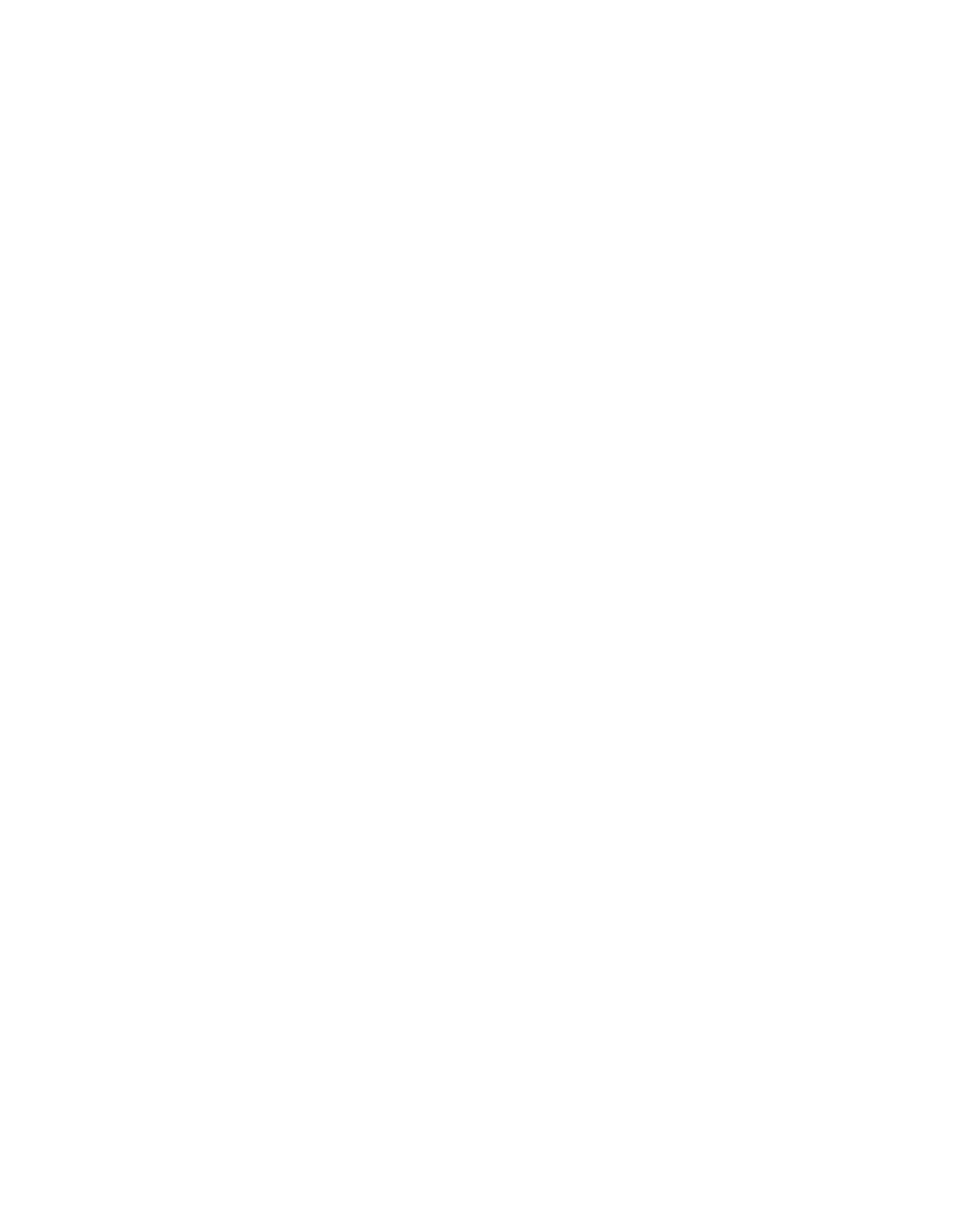# The 'KSBA' Reference Manual

Edition 1.0.6

last updated 9 January 2009

for version 1.0.6

by Werner Koch, g10 Code GmbH [wk@gnupg.org](mailto:wk@gnupg.org)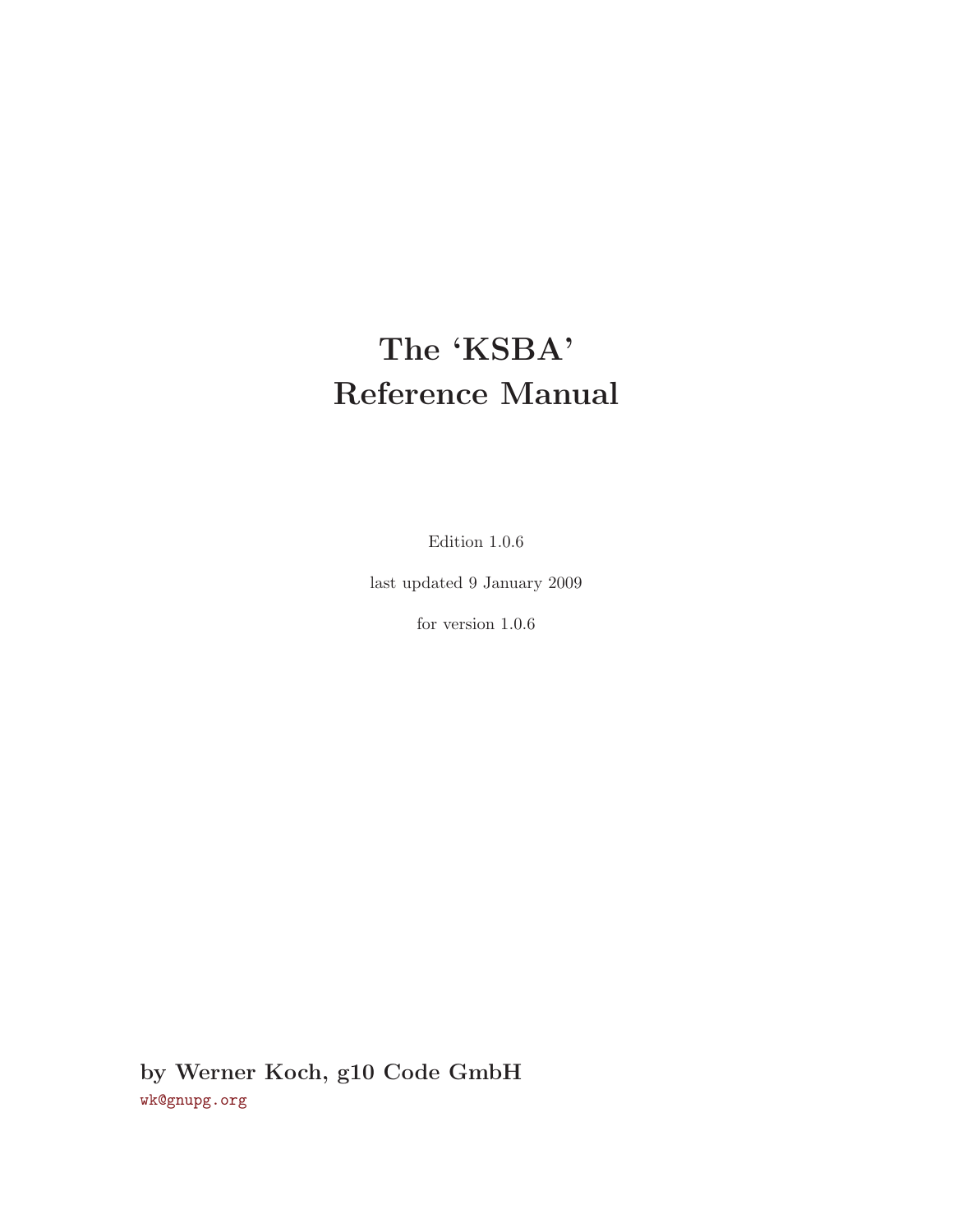Copyright © 2002, 2003, 2004 g10 Code GmbH

Permission is granted to copy, distribute and/or modify this document under the terms of the GNU General Public License as published by the Free Software Foundation; either version 3 of the License, or (at your option) any later version. The text of the license can be found in the section entitled "Copying".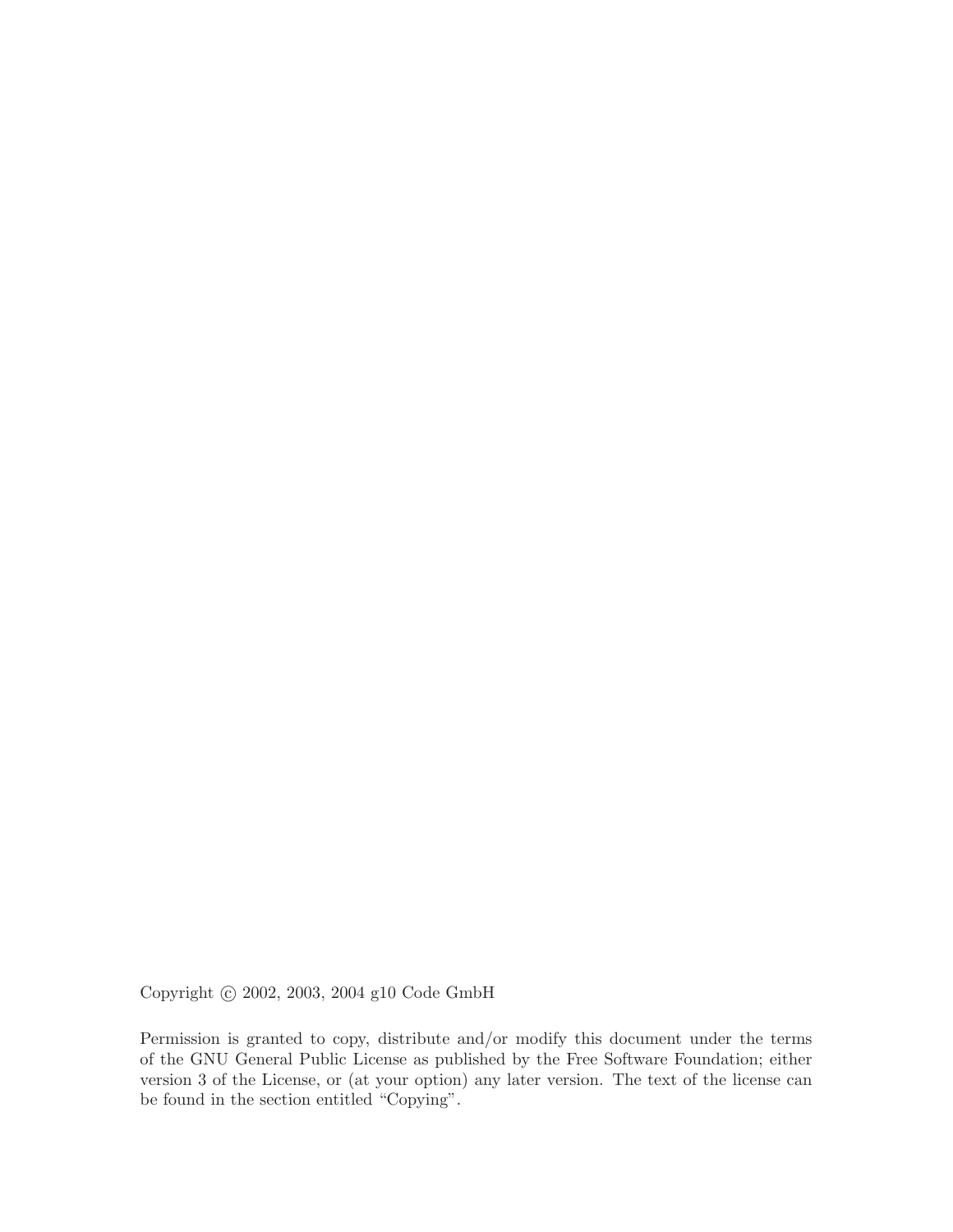# Short Contents

| $\mathbf{1}$   |  |
|----------------|--|
| 2              |  |
| 3              |  |
| $\overline{4}$ |  |
| 5              |  |
| 6              |  |
| $\overline{7}$ |  |
| 8              |  |
| $\mathbf{A}$   |  |
|                |  |
|                |  |
|                |  |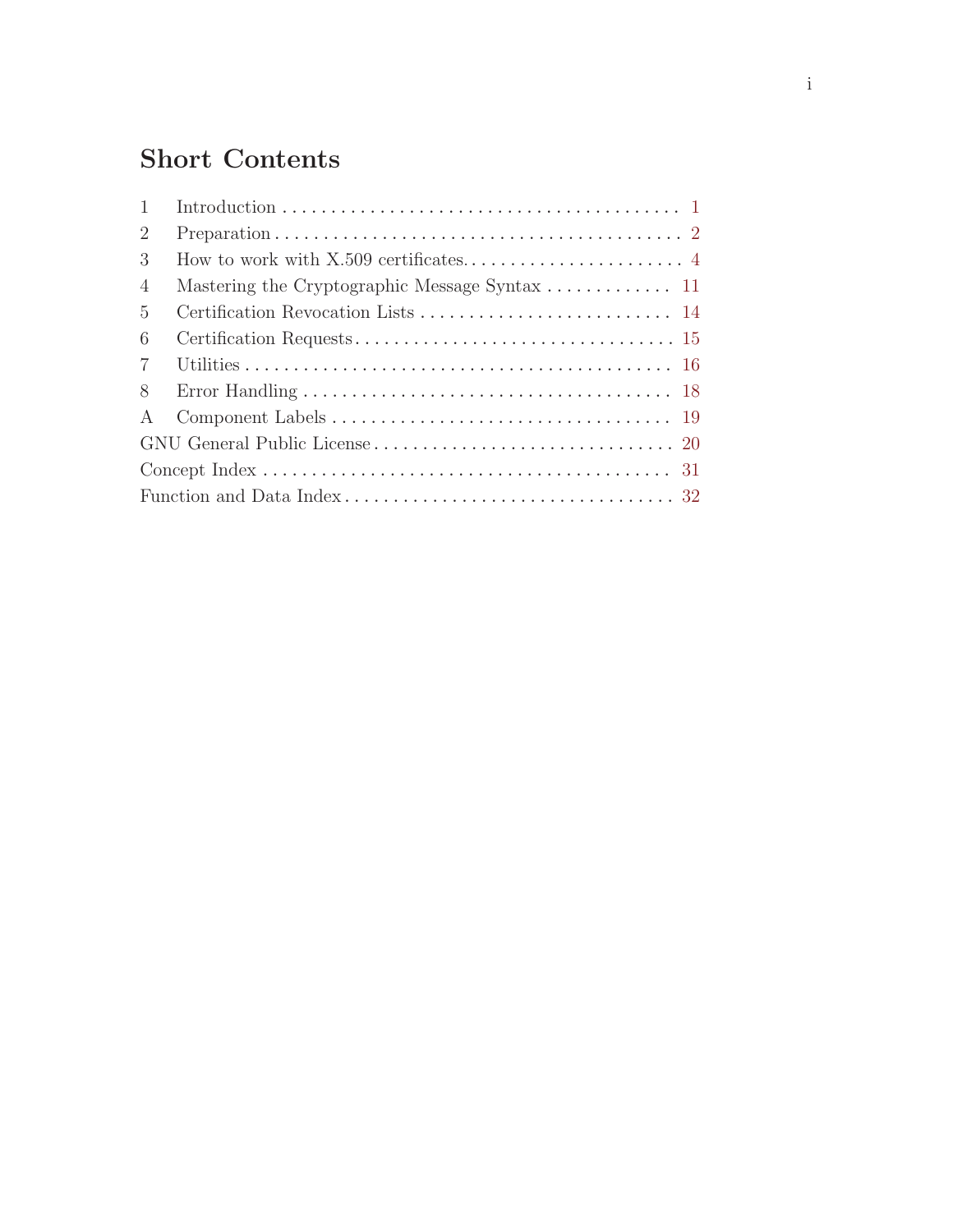# Table of Contents

| $\mathbf{1}$   |            |                                            |
|----------------|------------|--------------------------------------------|
|                | 1.1        |                                            |
|                | 1.2        |                                            |
|                | 1.3        |                                            |
| 2 <sup>1</sup> |            |                                            |
|                | 2.1        |                                            |
|                | 2.2        |                                            |
|                | 2.3        |                                            |
| 3              |            |                                            |
|                | 3.1        |                                            |
|                | 3.2<br>3.3 |                                            |
|                | 3.4        |                                            |
|                |            |                                            |
| $\overline{4}$ |            | Mastering the Cryptographic Message Syntax |
|                |            |                                            |
|                | 4.1<br>4.2 |                                            |
|                |            |                                            |
| $\overline{5}$ |            | Certification Revocation Lists 14          |
| 6              |            | Certification Requests 15                  |
|                |            |                                            |
| $\overline{7}$ |            |                                            |
|                | 7.1        |                                            |
|                | 7.2        |                                            |
|                | 7.3        |                                            |
|                |            |                                            |
|                |            |                                            |
|                |            |                                            |
|                |            |                                            |
|                |            |                                            |
|                |            |                                            |
|                |            |                                            |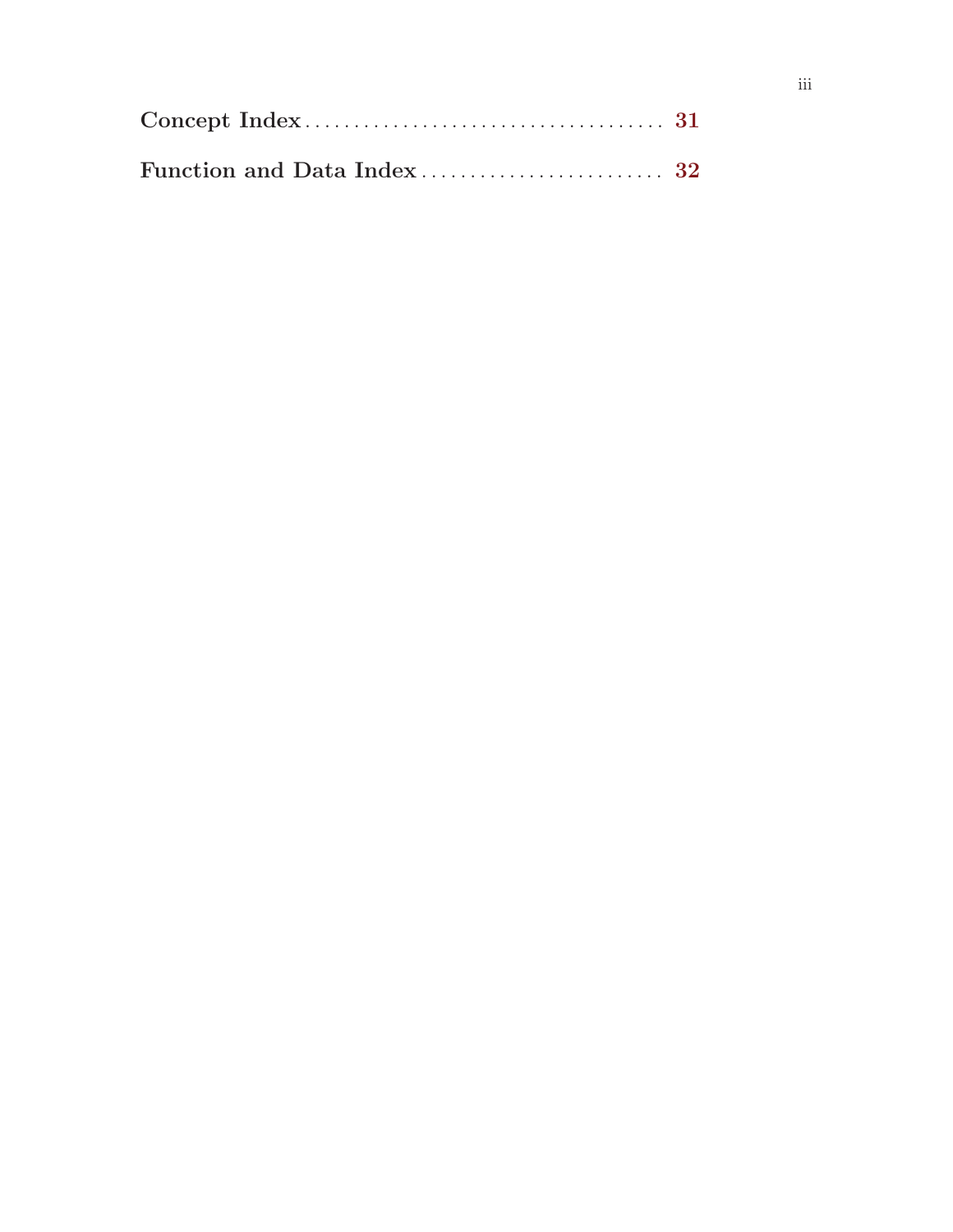## <span id="page-7-0"></span>1 Introduction

KSBA is a library to make the task of working with X.509 certificates, CMS data and related data more easy.

## 1.1 Getting Started

This manual documents the 'KSBA' library programming interface. All functions and data types provided by the library are explained.

The reader is assumed to possess basic knowledge about the implemented protocols.

This manual can be used in several ways. If read from the beginning to the end, it gives a good introduction into the library and how it can be used in an application. Forward references are included where necessary. Later on, the manual can be used as a reference manual to get just the information needed about any particular interface of the library. Experienced programmers might want to start looking at the examples at the end of the manual, and then only read up those parts of the interface which are unclear.

## 1.2 Features

'KSBA' has a couple of advantages over other libraries doing a similar job, and over open coding the protocols in your application directly.

It's Free Software

Anybody can use, modify, and redistribute it under the terms of the GNU General Public License (see [\[Copying\], page 20](#page-26-0)).

It hides the low level stuff

'KSBA' a high level interface to the implemented protocols and presents the data in a consistent way. There is no more need to worry about all the nasty details of the protocols. The API gives the C programmer a more usual way of interacting with the data.

It copes with the version details

X.509 protocols tend to have many different versions and dialects. Applications must usually cope with all of this and it has to be coded over and over again. 'KSBA' hides this by providing just one API which does the Right Thing. Support for new versions and features of the protocols will be added over time.

## 1.3 Overview

The 'KSBA' library is thread-safe as long as objects described by one context are only used by one thread at a time. No initialization is required.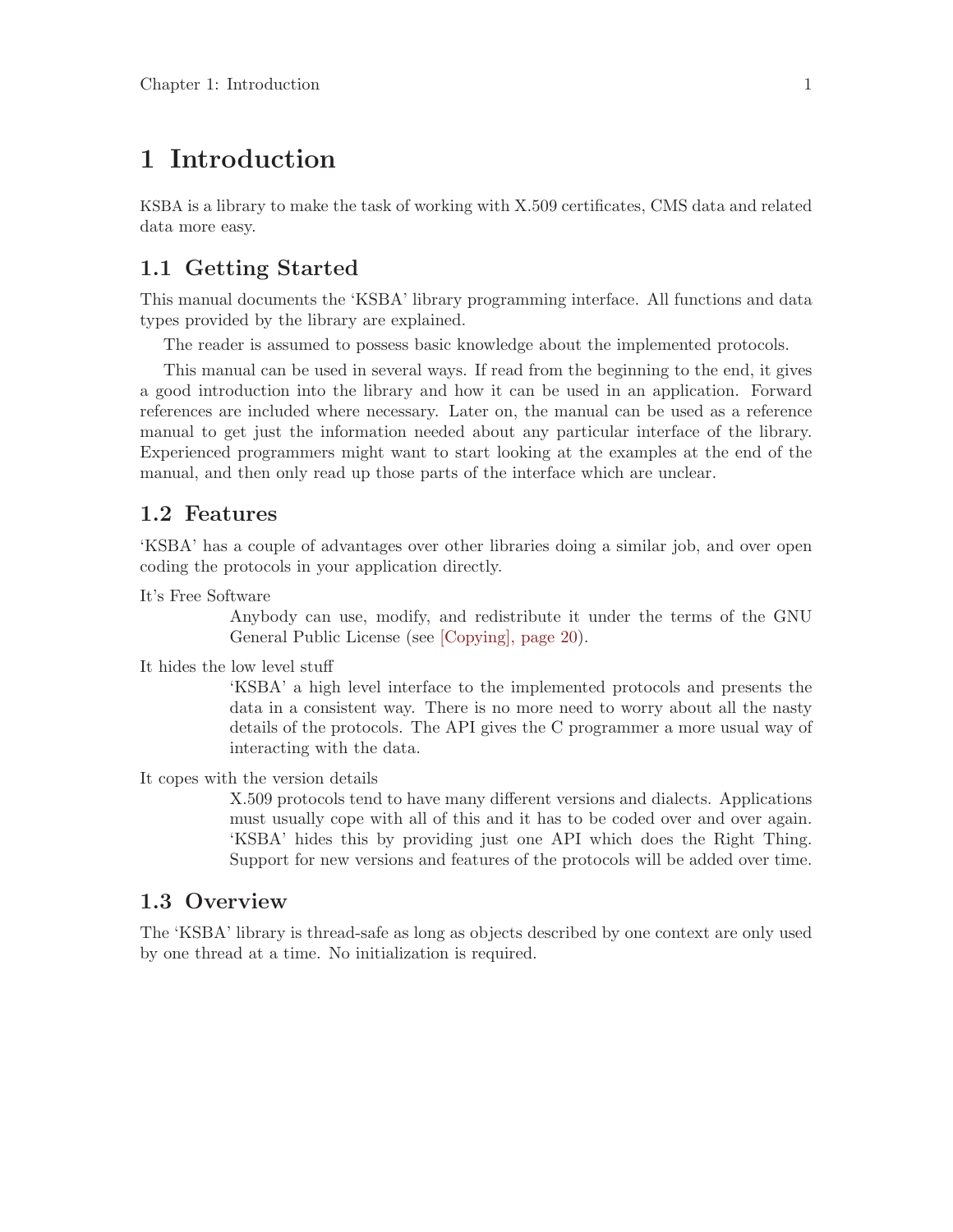## <span id="page-8-0"></span>2 Preparation

To use 'KSBA', you have to perform some changes to your sources and the build system. The necessary changes are small and explained in the following sections. At the end of this chapter, it is described how the library is initialized, and how the requirements of the library are verified.

## 2.1 Header

All interfaces (data types and functions) of the library are defined in the header file 'ksba.h'. You must include this in all programs using the library, either directly or through some other header file, like this:

#include <ksba.h>

The name space of 'KSBA' is ksba\_\* for function names, ksba\* for data types and KSBA\_ \* for other symbols. In addition the same name prefixes with one prepended underscore are reserved for internal use and should never be used by an application.

## 2.2 Version Check

It is often desirable to check that the version of 'KSBA' used is indeed one which fits all requirements. Even with binary compatibility, new features may have been introduced but through peculiarities of the runtime linker an old version gets actually used. So you better check that the version is as expected right after program startup.

const char  $*$  ksba\_check\_version (const char  $*$ req\_version) [Function] Check that the the version of the library is at minimum the one given as a string in req version and return the actual version string of the library; return NULL if the condition is not met. If NULL is passed to this function, no check is done and only the version string is returned. It is a pretty good idea to run this function as soon as possible, because it may also initializes some subsystems. In a multi-threaded environment if should be called before any more threads are created.

## 2.3 Building the source

If you want to compile a source file including the 'ksba.h' header file, you must make sure that the compiler can find it in the directory hierarchy. This is accomplished by adding the path to the directory in which the header file is located to the compiler's include file search path (via the '-I' option).

However, the path to the include file is determined at the time the source is configured. To solve this problem, 'KSBA' ships with a small helper program ksba-config that knows about the path to the include file and other configuration options. The options that need to be added to the compiler invocation at compile time are output by the '--cflags' option of ksba-config. The following example shows how it can be used at the command line:

```
gcc -c foo.c 'ksba-config --cflags'
```
Adding the output of 'ksba-config --cflags' to the compiler's command line will ensure that the compiler can find the 'ksba.h' header file.

A similar problem occurs when linking the program with the library. Again, the compiler has to find the library files. For this to work, the path to the library files has to be added to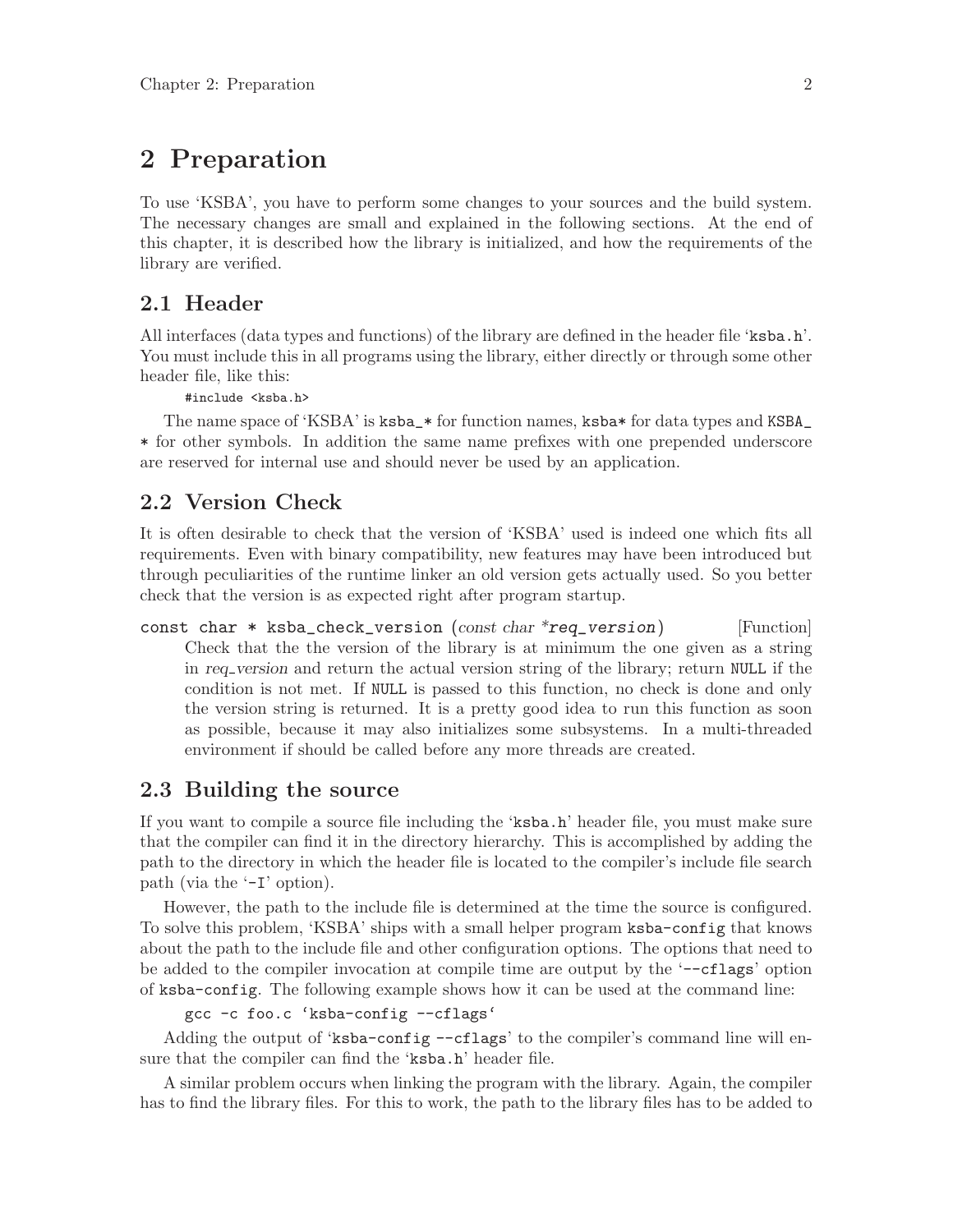the library search path (via the '-L' option). For this, the option '--libs' of ksba-config can be used. For convenience, this option also outputs all other options that are required to link the program with the 'KSBA' libraries (in particular, the '-lksba' option). The example shows how to link 'foo.o' with the 'KSBA' libraries to a program foo.

gcc -o foo foo.o 'ksba-config --libs'

Of course you can also combine both examples to a single command by specifying both options to ksba-config:

gcc -o foo foo.c 'ksba-config --cflags --libs'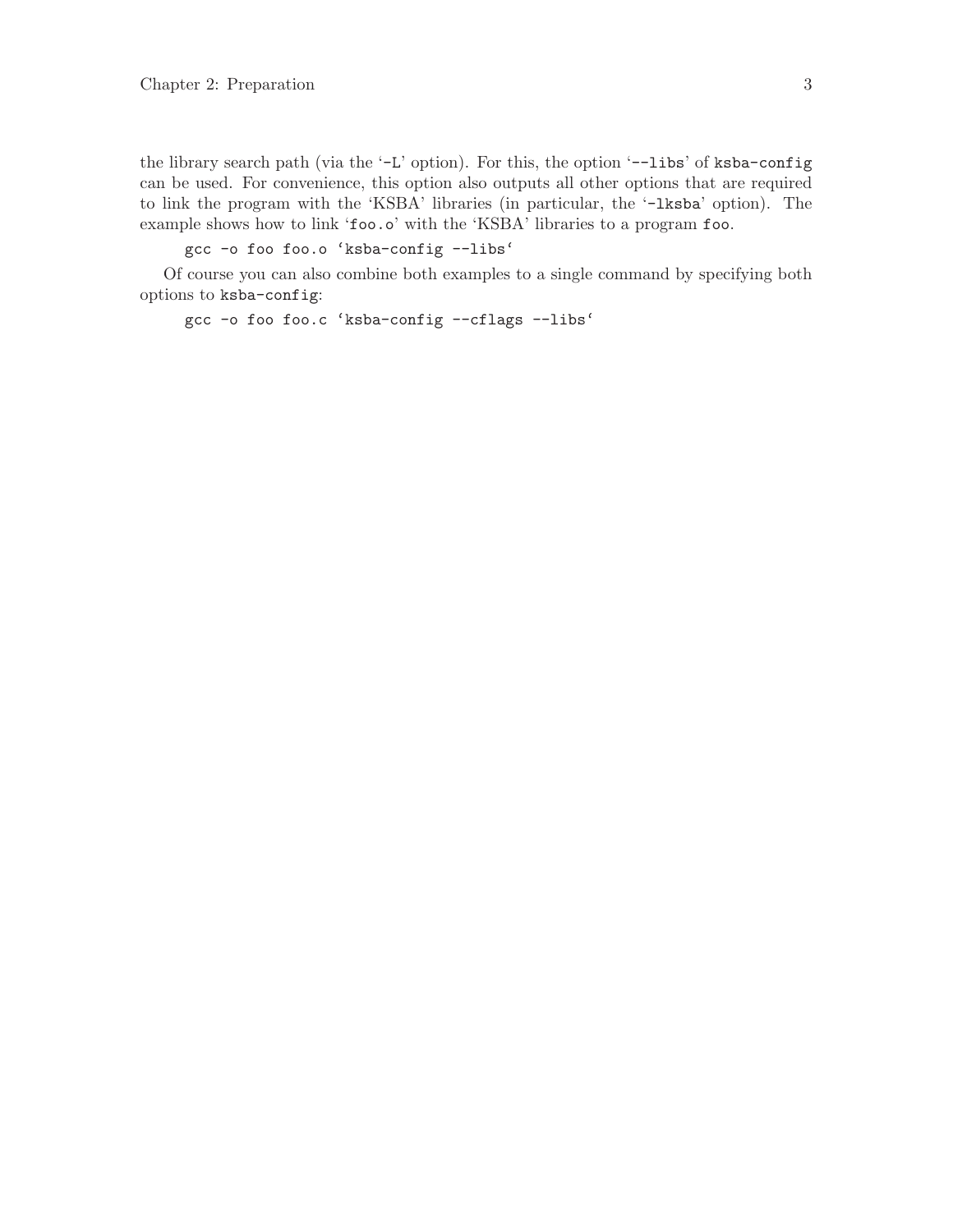## <span id="page-10-0"></span>3 How to work with X.509 certificates.

One of the most complex data formats are the X.509 certificates. KSBA provides an easy to use interface to handle them.

#### ksba\_cert\_t [Data type]

The ksba\_cert\_t type is a handle for an X.509 certificate.

## ksba\_sexp\_t [Data type]

The ksba\_sexp\_t type describes a canonically encoded S-expression stored in a memory buffer. It is alias for unsigned char \*. Note that a length argument is not required because the length of such an S-expression is intrinsically available.

## 3.1 How to create a certificate object

This section explains how to create a certificate object, initialize it, copy it and eventually destroy it.

| ksba_cert_t ksba_cert_new (void)                                                 | [Function] |
|----------------------------------------------------------------------------------|------------|
| The function ksba_cert_new creates a new certificate object and returns a handle |            |
| for it. The certificate object has initially one reference.                      |            |

The only reason why this function may fail is an out-of-memory condition in which case NULL is returned. You might then get the actual error code using 'gpg\_error\_from\_errno (errno)'.

void ksba\_cert\_ref (ksba\_cert\_t cert) [Function]

The function ksba\_cert\_ref bumps the reference counter of the certificate object up by one. Thus an extra ksba\_cert\_release is required to actually release the memory used for the object.

void ksba\_cert\_release (ksba\_cert\_t cert) [Function] The function ksba\_cert\_release reduces the number of references to the certificate object with the handle cert. If this was the last reference, it will also destroy the object and releases all associated resources. It is okay to pass NULL to the function in which case nothing happens.

## $gpg_error_t$  ksba\_cert\_read\_der ( $ksba_cert_t$  cert,  $[Function]$  $ksba\_reader\_t$  reader)

Read the next certificate from the reader object and store it in the certificate object cert for future access. The certificate is parsed and rejected if it has any syntactical or semantical error (i.e. does not match the ASN.1 description).

The function returns 0 if the operation was successfully performed. An error code is returned on failure.

 $gpg_error_t$  ksba\_cert\_init\_from\_mem ( $ksba_cert_t$  cert,  $[Function]$ const void \*buffer, size\_t length)

Parse the buffer which should contain a DER encoded certificate of length and initialize the certificate object cert with it. This function is intended as a convenience function to be used when a certificate is already available in a internal memory buffer.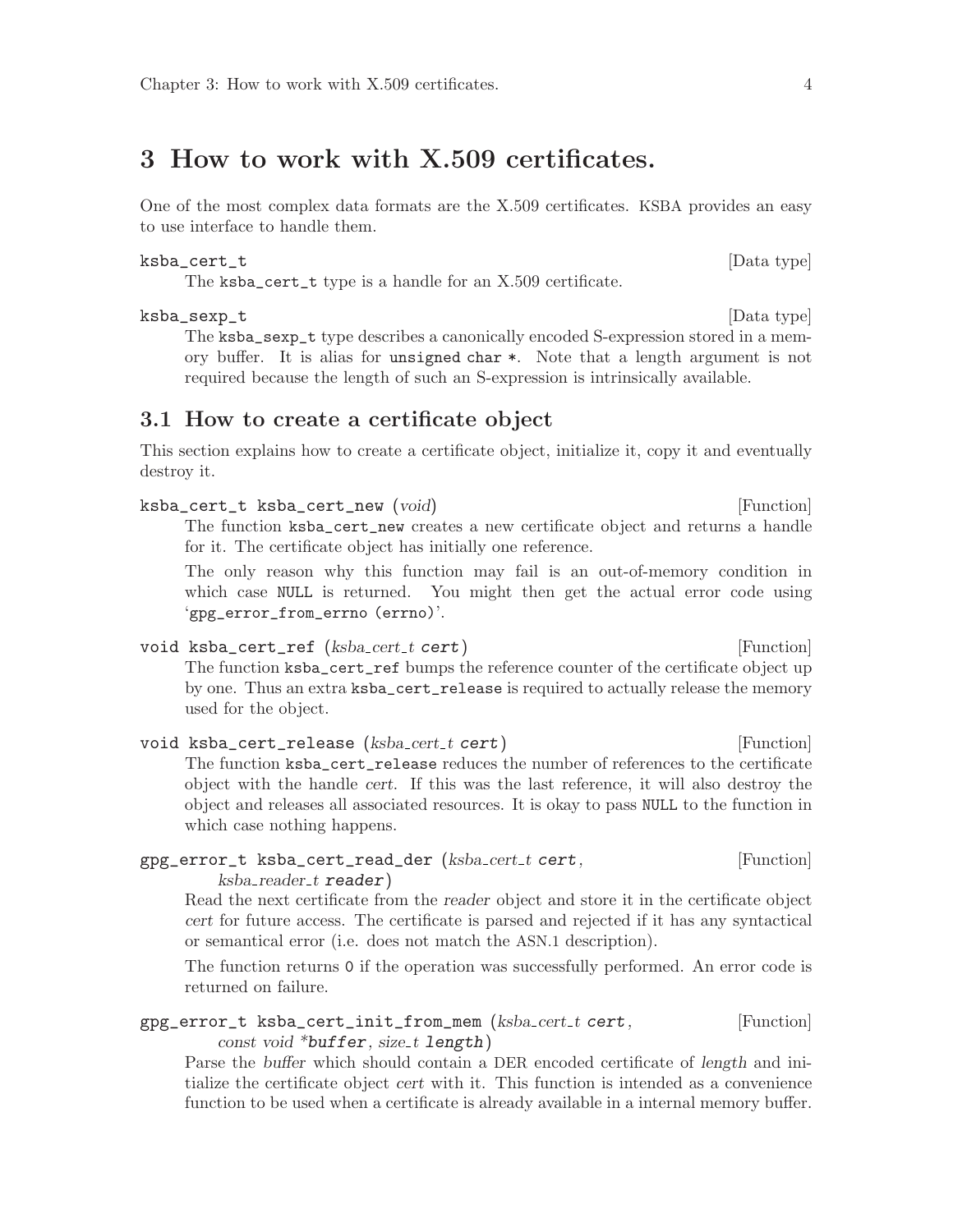<span id="page-11-0"></span>This avoids the extra code needed to setup the reader object. Note that cert must be a valid certificate object.

The function returns 0 if the operation was successfully performed. An error code is returned on failure.

## 3.2 How to get the attributes of a certificate

The functions in this section allow accessing the attributes of a certificate in a well defined manner. An error will be returned if the certificate object has not yet been initialized by means of ksba\_cert\_read\_der or ksba\_cert\_init\_from\_mem.

```
const unsigned char * ksba_cert_get_image (ksba_cert_t cert, [Function]
        size_t *r\_length)
```
This function returns a pointer to the DER encoded buffer with the raw certificate. The length of that buffer gets stored at r-length. This function is useful to export or store the raw certificate.

The function returns NULL on error or a pointer to a buffer with the raw certificate data. That pointer is only valid as long as the certificate object cert is valid and has not been reinitialized.

```
gpg_error_t ksba_cert_hash (ksba_cert_t cert, int what, [Function]void (*hasher)(void *, const void *, size_t length), void *hasher_arg)
```
This function feeds the data which is expected to be hashed into the supplied function hasher, where the first argument passed is hasher arg, the second the pointer to the data to be hashed and the third the length of this data.

The function returns 0 on success or an error code when something goes wrong. The hasher function is not expected to return an error; instead the caller should setup that function in a way to convey encountered errors by means of the hasher arg. Note that a hash function is in general not expected to yield errors anyway.

const char \* ksba\_cert\_get\_digest\_algo (ksba\_cert\_t cert) [Function] Figure out the the digest algorithm used for the signature and return its OID in dotted decimal format. This function is most likely used to setup the hash context before calling ksba\_cert\_hash.

The function returns NULL for an error; on success a constant string with the OID is returned. This string is valid as long the certificate object is valid.

- ksba\_sexp\_t ksba\_cert\_get\_serial (ksba\_cert\_t cert) [Function] The function returns the serial number of the certificate cert. The serial number is an integer returned as an canonical encoded S-expression with just one element. The caller must free the returned value. The value NULL is returned in case of error.
- $char * ksba_cert_get\_issuer (ksba_cert_t cert, int idx)$  [Function] With *idx* given as 0, this function returns the Distinguished Name (DN) of the certificate issuer; this usually is the name of a certification authority (CA). The format of the returned string is in accordance with RFC-2253. NULL is returned if the DN is not available; This is a severe error and actually should have been caught by the certificate reading function.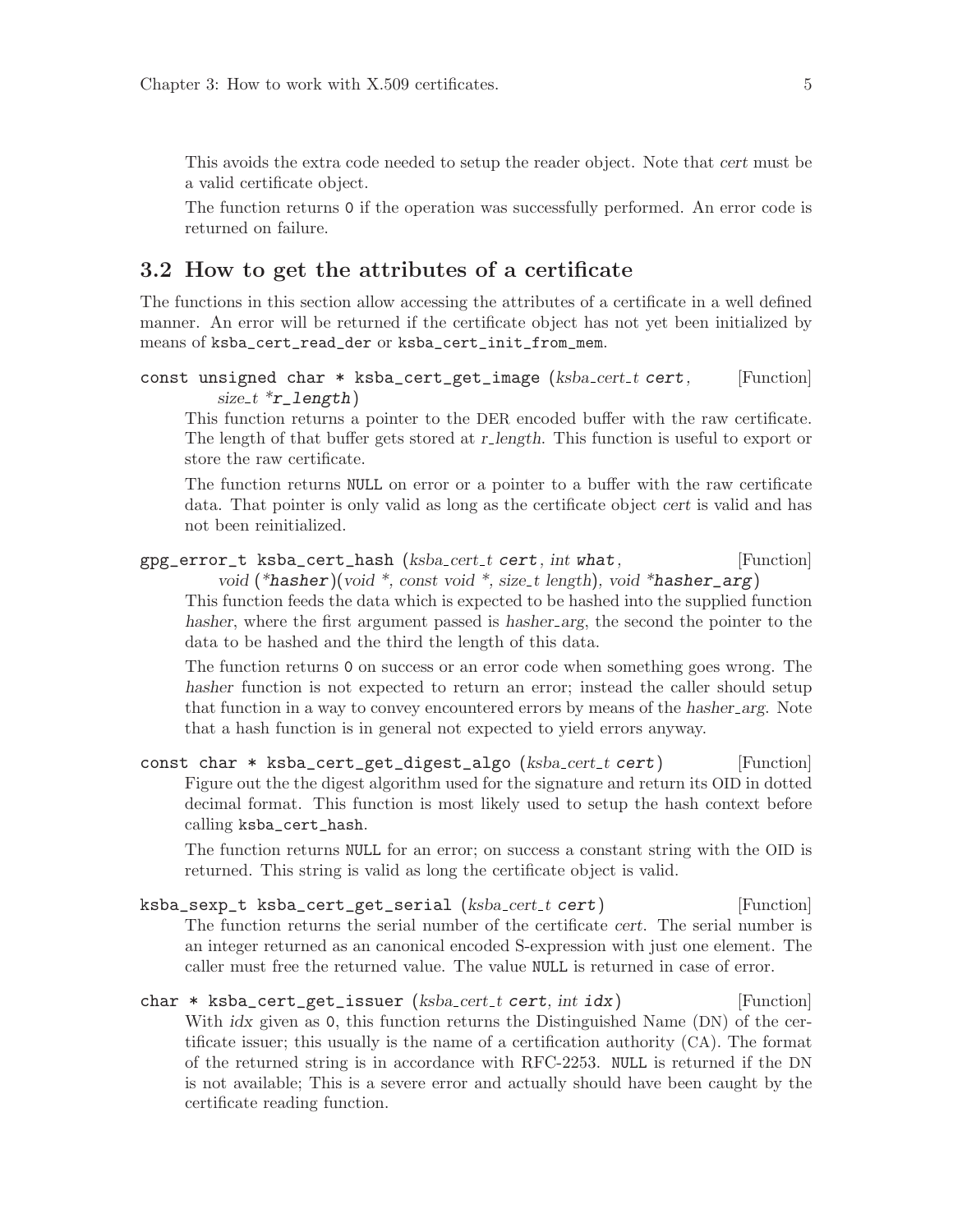<span id="page-12-0"></span>With *idx* greater than zero, the function may be used to enumerate alternate issuer names. The function returns NULL when there are no more alternate names. Only alternate names recognized by libksba are returned, others are simply skipped. The format of the returned name is either a RFC-2253 formated string which can be detected by checking whether the first character is a letter or digit. RFC-822 conformant email addresses are returned enclosed in angle brackets; the opening angle bracket should be used to detect this. Other formats are returned as an S-Expression in canonical format, so a opening parenthesis should be used to detect this encoding. The name may include binary null characters, thus strlen may return a length shorter than actually used. The real length is implicitly given by the structure of the S-expression, an extra null is appended for safety reasons.

The caller must free the returned string using ksba\_free or whatever function has been registered as a replacement.

char \* ksba\_cert\_get\_subject ( $ksba_cert_t cert, int i dx$ ) [Function] With *idx* given as 0, this function returns the Distinguished Name (DN) of the certificate's subject. The format of the returned string is in accordance with RFC-2253. NULL is returned if the DN is not available.

With *idx* greater than zero, the function may be used to enumerate alternate subject names. The function returns NULL when there are no more alternate names. Only alternate names recognized by libksba are returned, others are simply skipped. The format of the returned name is either a RFC-2253 formated string which can be detected by checking whether the first character is a letter or digit. RFC-2822 conform email addresses are returned enclosed in angle brackets; the opening angle bracket should be used to detect this. Other formats are returned as an S-Expression in canonical format, so a opening parenthesis should be used to detect this encoding, the name may include binary null characters, thus strlen may return a length shorter than actually used. The real length is implicitly given by the structure of the Sexpression, an extra null is appended for safety reasons.

The caller must free the returned string using ksba\_free or whatever function has been registered as a replacement.

#### ksba\_isotime\_t [Data type]

Due to problems with the C data type time\_t, which will overflow on most 32 bit machines in the year 2038, it was not advisable to use this type for referencing times stored in certificates. Instead, you should use the ksba\_isotime\_t type, which can represent any time since the year 0.

It is implemented as a buffer of 16 bytes and may be handled like a standard string. It should be initialized to zero (i.e. the first byte needs to be 0x00) if it does not hold a valid date. Date values themselves are stored in ISO format and assumed to be referenced from UTC. The string with the date value is always guaranteed to be of length 15 and having a format like: '"19610711T172059"'. Note that the 'T' is required by ISO rules.

A simple assignment of these data types is not a good idea. You may use strcpy or better a specialized function like: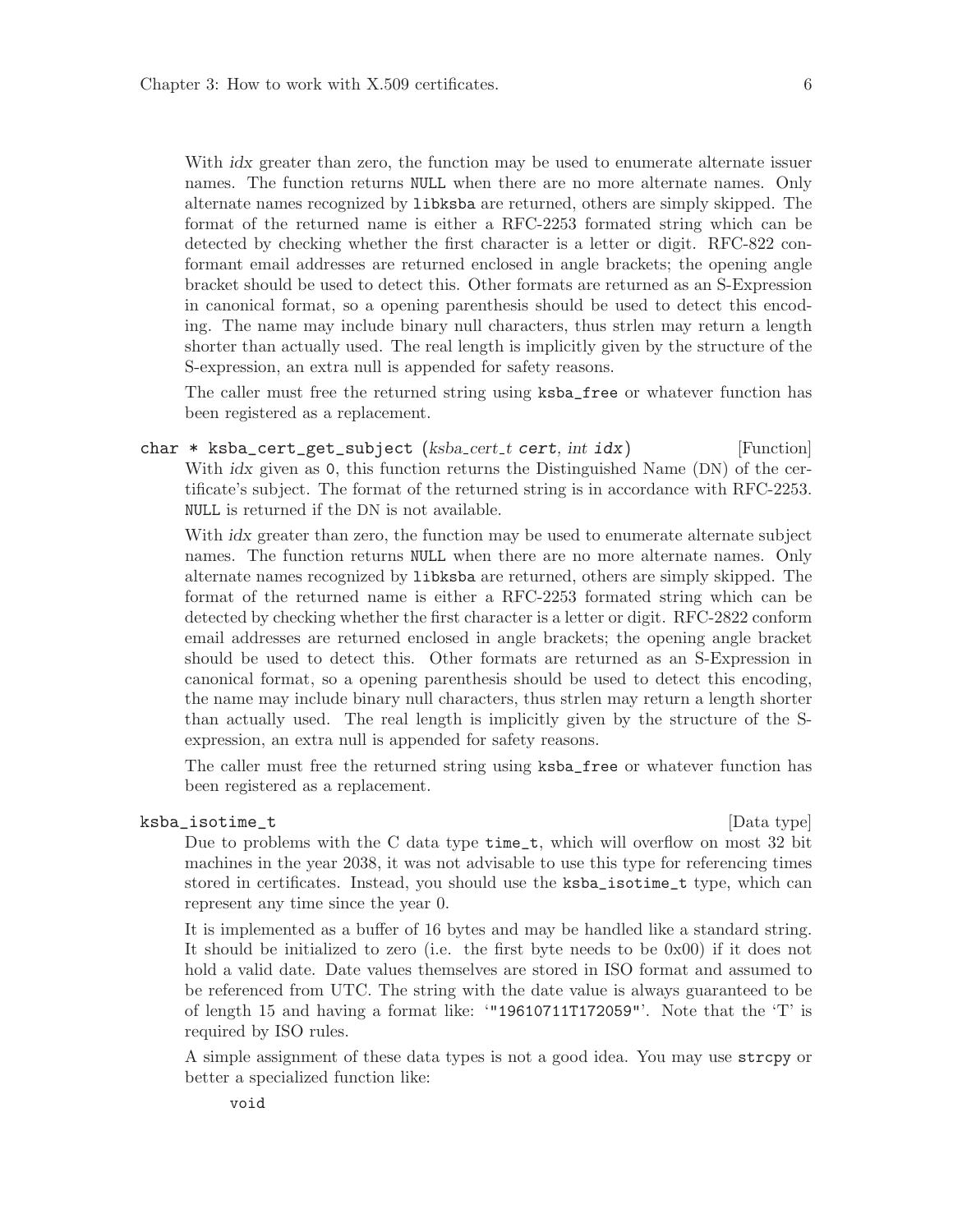```
copy_time (ksba_isotime_t d, const ksba_isotime_t s)
{
  if (!*s)
    memset (d, 0, 16);
  else
    strcpy (d, s);
}
```
For reasons of documentation a special function should also be used to compare such times:

```
int
cmp_time (const ksba_isotime_t a, const ksba_isotime_t b)
{
 return strcmp (a, b);
}
```
gpg\_error\_t ksba\_cert\_get\_validity  $[Function]$ 

 $(ksba_cert_t cert, int what, ksha_isotime_t timebuf)$ 

Return the validity dates from the certificate. If no value is available an empty date object (i.e. a strlen will be stored at timebuf, otherwise it will receive the date. On failure an error code is returned.

To return the 'notBefore' date, the value 0 must be supplied for what; 1 yields the 'notAfter' value.

- ksba\_sexp\_t ksba\_cert\_get\_public\_key (ksba\_cert\_t cert) [Function] [This needs to get written - for now please see libksba/src/cert.c]
- ksba\_sexp\_t ksba\_cert\_get\_sig\_val (ksba\_cert\_t cert) [Function] [This needs to get written - for now please see libksba/src/cert.c]

## gpg\_error\_t ksba\_cert\_get\_extension density and resolution in the set of  $[Function]$

(ksba\_cert\_t cert, int idx, char const \*\* r\_oid, int \* r\_crit, size\_t \* r\_deroff, size\_t \* r\_derlen) [This needs to get written - for now please see libksba/src/cert.c]

## gpg\_error\_t ksba\_cert\_is\_ca [Function]

 $(ksba_cert_t cert, int *r_cca, int *r_pathlen)$ 

Return information on the basicConstraint (2.5.19.19) of CERT. R CA receives true if this is a CA and only in that case R PATHLEN is set to the maximum certification path length or -1 if there is no such limitation

## gpg\_error\_t ksba\_cert\_get\_key\_usage [Function]

 $(ksba_cert_t cert, unsigned int *r_flags)$ Get the key usage flags. The function returns GPG\_ERR\_NO\_DATA if no key usage is specified. The usage flags are as shown in RFC3280, section 4.2.1.3. The key usage flags are represented by a bitmask, and you can test each bit using symbolic constants, which tells you if that usage is set on the certificate. The constants are

KSBA\_KEYUSAGE\_DIGITAL\_SIGNATURE

Usable for digitalSignature.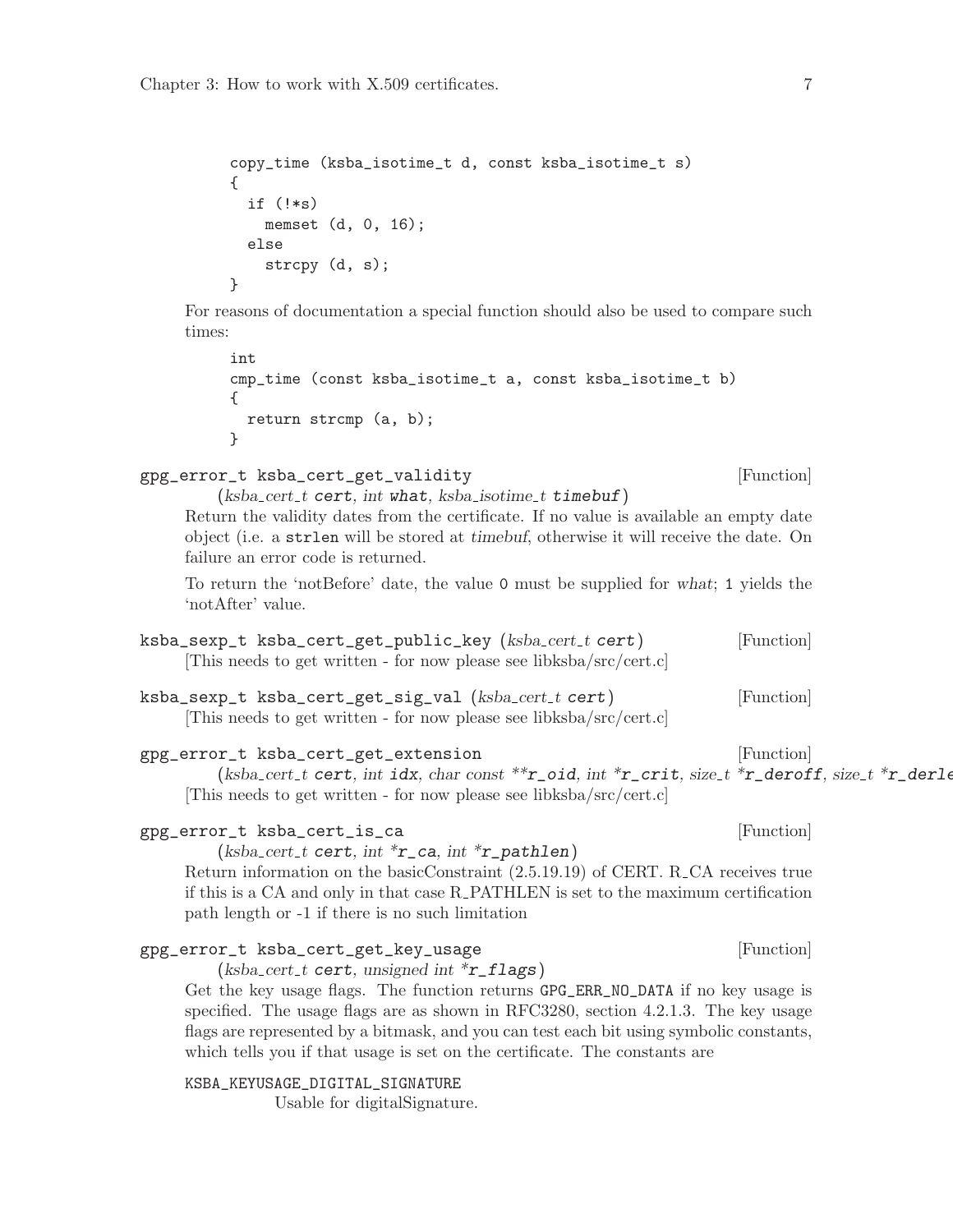<span id="page-14-0"></span>KSBA\_KEYUSAGE\_NON\_REPUDIATION Usable for nonRepudiation.

KSBA\_KEYUSAGE\_KEY\_ENCIPHERMENT Usable for keyEncipherment.

KSBA\_KEYUSAGE\_DATA\_ENCIPHERMENT Usable for dataEncipherment.

KSBA\_KEYUSAGE\_KEY\_AGREEMENT Usable for for keyAgreement.

KSBA\_KEYUSAGE\_KEY\_CERT\_SIGN Usable for keyCertSign.

KSBA\_KEYUSAGE\_CRL\_SIGN Usable for cRLSign.

KSBA\_KEYUSAGE\_ENCIPHER\_ONLY Usable for encipherOnly.

KSBA\_KEYUSAGE\_DECIPHER\_ONLY Usable for decipherOnly.

These are the basic constraints on usage of a certificate. If you need to get additional constraints, see ksba\_cert\_get\_ext\_key\_usages.

gpg\_error\_t ksba\_cert\_get\_ext\_key\_usages [Function]  $(ksba_cert_t cert, char **result)$ 

Return a string containing the extended usages for the certificate, delimited by linefeeds.

gpg\_error\_t ksba\_cert\_get\_cert\_policies [Function]  $(ksba_cert_t cert, char **r_policies)$ 

Return a string with the certificatePolicies delimited by linefeeds. The return values may be extended to carry more information per line, so the caller should only use the first white-space delimited token per line. The function returns GPG\_ERR\_NO\_DATA when this extension is not used. Caller must free the returned value.

### gpg\_error\_t ksba\_cert\_get\_crl\_dist\_point [Function]

(ksba cert t cert, int idx, ksba name t \*r\_distpoint, ksba name t \*r\_issuer, unsigned int Return the CRLDistPoints given in the certificate extension of certificate cert. idx should be iterated starting from 0 until the function returns  $GPG$  ERR\_EOF. r distpoint returns a ksba name t object with the distribution point name(s); the return value may be NULL to indicate that this name is not available.  $r_{\text{-}}$  issuer returns the CRL issuer; if the returned value is NULL the caller should assume that the CRL issuer is the same as the certificate issuer. r\_reason returns the reason for the CRL. This is a bit encoded value with no bit set if no reason has been specified in the certificate.

The caller may pass NULL to any of the pointer arguments if he is not interested in this value. The return values for r-distpoint and r-issuer must be released by the caller using ksba\_name\_release.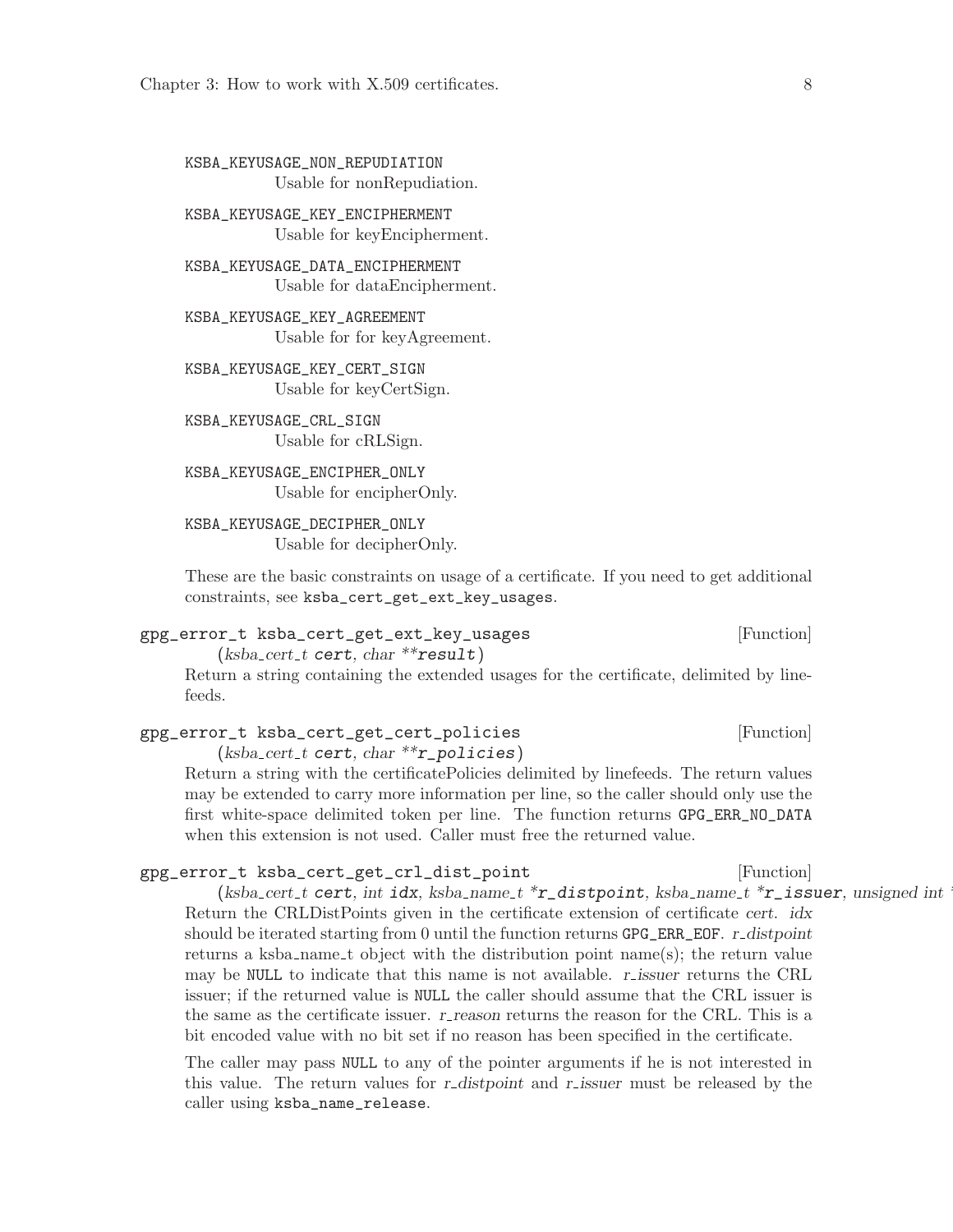### <span id="page-15-0"></span>gpg\_error\_t ksba\_cert\_get\_subj\_key\_id [Function]

 $(ksba_cert_t cert, int *r_ccrit, ksha_sexp_t *r_keyid)$ 

Return the subjectKeyIdentifier extension as a simple allocated S-expression at the address of  $r$ <sub>-</sub> keyid. 0 is returned on success,  $GPG$ <sub>-ERR\_NO\_DATA</sub> if no such extension is available or any other error code. If  $r\text{-}crit$  is not passed as NULL, the critical flag of this is extension is stored at this address.

## gpg\_error\_t ksba\_cert\_get\_auth\_key\_id [Function]

 $(ksba_cert_t \text{ cert}, ksha_sexp_t * r_keyid, ksha_name_t * r_name, ksha_sexp_t * r_sesrial)$ Return the authorityKeyIdentifier in r\_name and r\_serial or in r\_keyid. GPG\_ERR\_NO\_ DATA is returned if no authorityKeyIdentifier has been found. This error code is also returned if r\_keyid has been given as NULL and only an authority KeyIdentifier with the keyIdentifier method is available.

## gpg\_error\_t ksba\_cert\_get\_authority\_info\_access [Function]

(ksba\_cert\_t cert, int idx, char \*\*  $r$ \_method, ksba\_name\_t \* $r$ \_location) Return the authorityInfoAccess attributes. *idx* should be iterated starting from 0 until this function returns  $GPG$ \_ERR\_EOF. r\_method returns an allocated string with the OID of one item and r-location returns the GeneralName for that OID. The returned values for r\_method and r\_location must be released by the caller unless the function returned an error; the function will however make sure that r\_method and r location will point to NULL if the function returns an error.

See RFC-2459, section 4.2.2.1 for the definition of this attribute.

## gpg\_error\_t ksba\_cert\_get\_subject\_info\_access [Function]

(ksba\_cert\_t cert, int idx, char \*\*  $r$ \_method, ksba\_name\_t \* $r$ \_location) Return the subjectInfoAccess attributes. idx should be iterated starting from 0 until this function returns  $GPG$  ERR EOF. r method returns an allocated string with the OID of one item and r-location returns the GeneralName for that OID. The returned values for r\_method and r\_location must be released by the caller unless the function returned an error; the function will however make sure that r\_method and r\_location will point to NULL if the function returns an error.

See RFC-2459, section 4.2.2.2 for the definition of this attribute.

## 3.3 How to set certificate attributes

[This needs to be written. For example code see newpg/sm/sign.c]

## 3.4 How to associate other data with a certificate.

Certificate objects play a central role in many applications and often it is desirable to associate other data with the certificate to avoid wrapping the certificate object into an own object. 'KSBA' provides a mechanism for this by means of two functions:

#### gpg\_error\_t ksba\_cert\_set\_user\_data [Function]

 $(ksba_cert_t cert, const char *key, const void *data, size_t datalen)$ Stores arbitrary data along with a certificate. The data is expected in the buffer data of length datalen. It will be stored under the string key. If data is already stored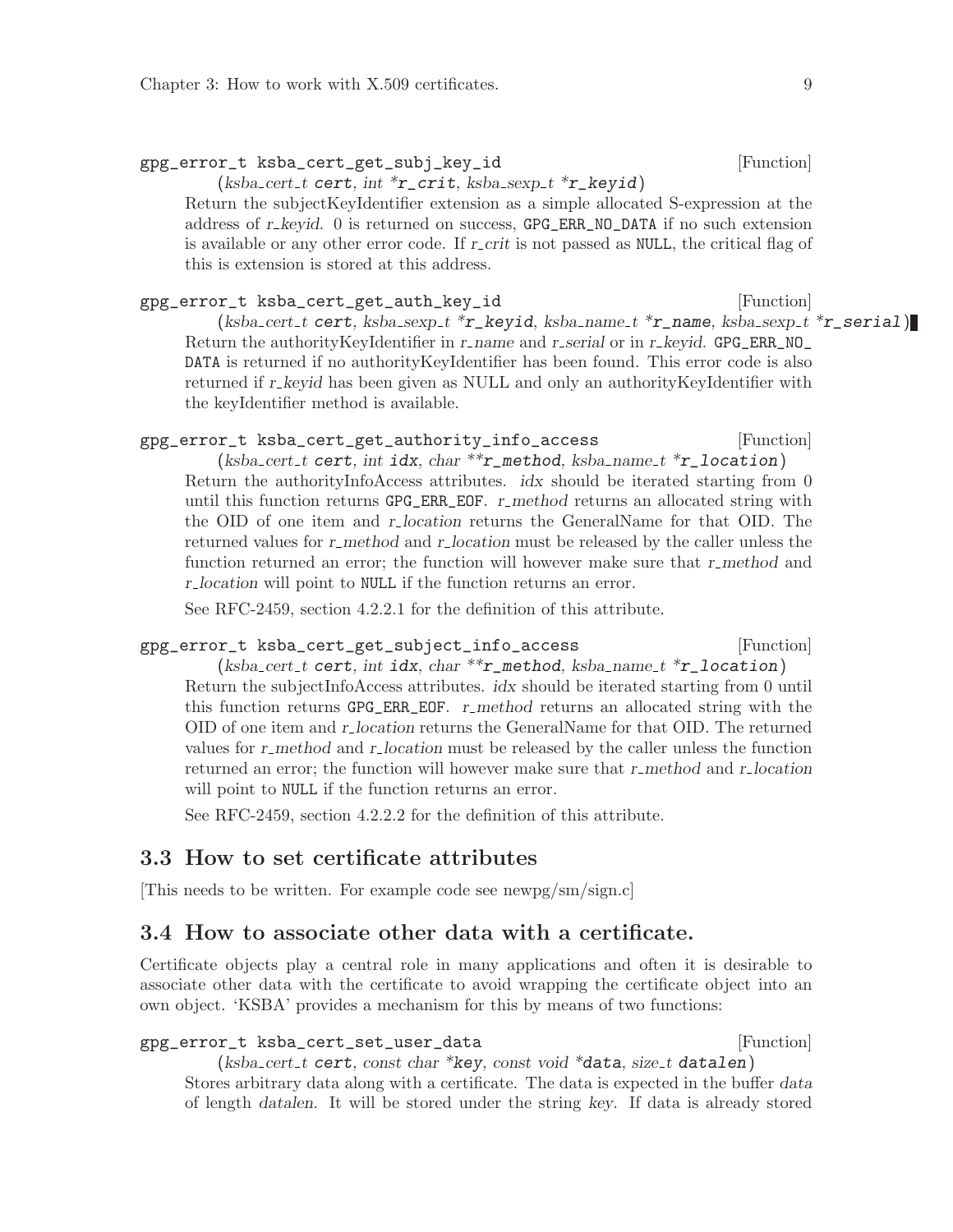<span id="page-16-0"></span>under this key it will be replaced by the new data. Using NULL for data will effectively delete the data.

On error (i.e. out of memory) an already existing data object stored under key may get deleted.

Caution: This function is definitely not thread safe because we don't employ any locking mechanisms.

gpg\_error\_t ksba\_cert\_get\_user\_data (ksba\_cert\_t cert, [Function] const char \*key, void \*buffer, size t bufferlen, size t \*datalen)

Return user data for certificate cert stored under the string key. The caller needs to provide a suitable large buffer and the usable length of this buffer in bufferlen. If datalen is not NULL, the length of the data stored in buffer will be stored there.

If buffer is given as NULL, bufferlen will be ignored and the required length of the buffer will be returned at datalen.

On success 0 is returned. If no data is stored under the given key, GPG\_ERR\_NOT\_ FOUND is returned. If the provided buffer is too short and buffer is not NULL, GPG\_ ERR\_BUFFER\_TOO\_SHORT will be returned.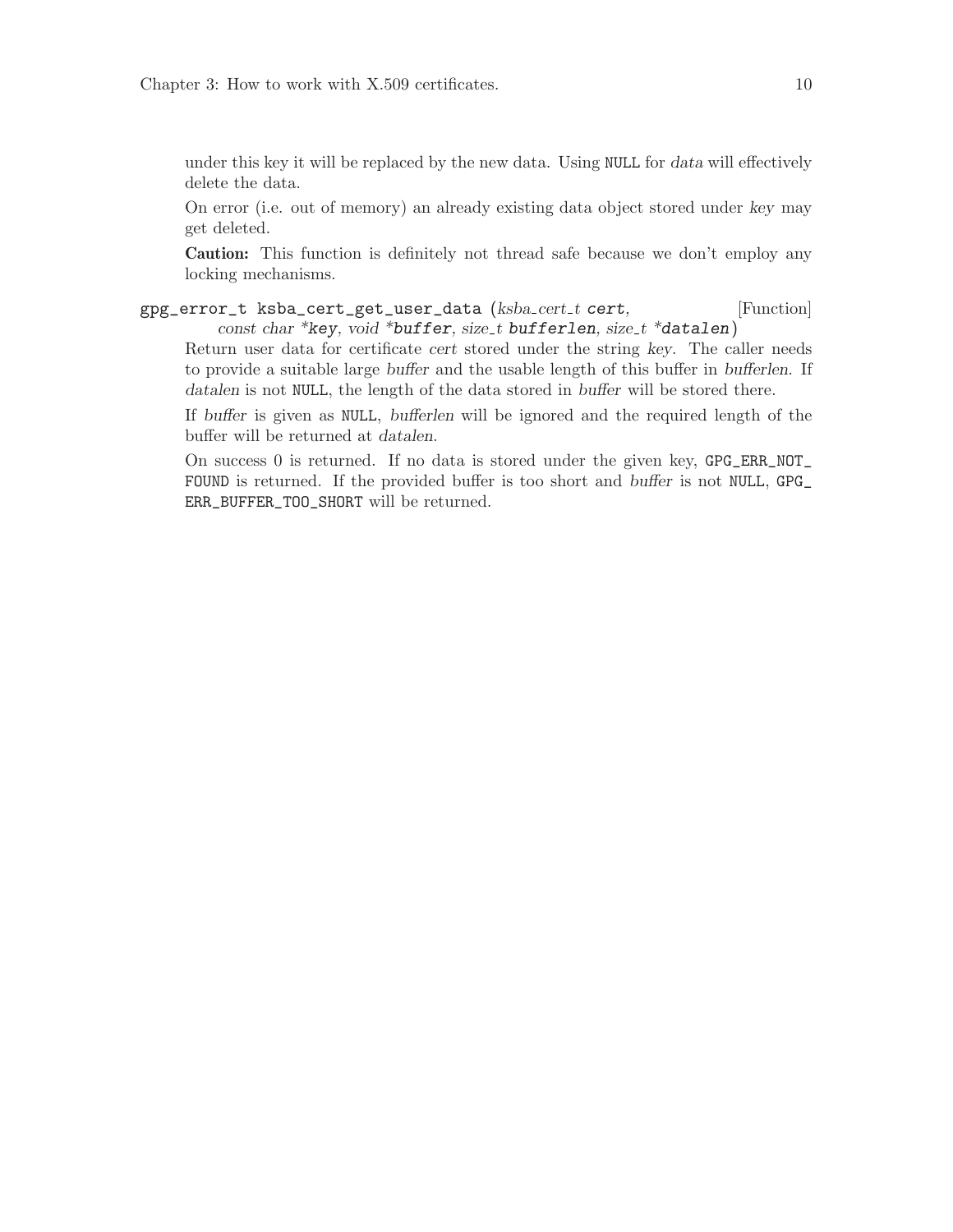## <span id="page-17-0"></span>4 Mastering the Cryptographic Message Syntax

The CMS is also known under the name PKCS#7. Is is a cryptographic framework for securing data transactions and storage, much like OpenPGP. It is heavily based on X.509 semantics and for example used with the email encryption protocol S/MIME.

## 4.1 CMS Basics

All operations with the CMS framework require the use of a so called CMS object which is internally used to keep track of the current state and to store some meta information.

ksba\_cms\_t [Data type]

The ksba\_cms\_t type is used for this CMS object.

ksba\_stop\_reason\_t [Data type]

The ksba\_stop\_reason\_t type is an enumeration used for communication between the phases of a parsing or building process.

- ksba\_cms\_t ksba\_cms\_new (void) [Function] This function creates a new CMS object. The only reason the function may fail is an out-of-memory condition in which case NULL is returned. It is safe for the caller to translate this to the standard error code GPG\_ERR\_ENOMEM. Any object created with this function should be released after use by using ksba\_cms\_release.
- void ksba\_cms\_release (ksba\_cms\_t cms) [Function] Release all resources associated with the CMS object. It is perfectly okay to pass NULL to this function in which case nothing happens.

gpg\_error\_t ksba\_cms\_set\_reader\_writer  $[Function]$  $(ksba\_cms\_t$  cms, ksba\_reader\_t r, ksba\_writer\_t w)

About all usages of the CMS framework require some input and output data (great surprise!). To accomplish this in the most abstract way, no direct output functions are used - instead special reader and writer objects are used instead. Depending on the desired operations either a reader, a writer or both must be given. Associate a reader object with cms by passing it as r and a writer object by passing it as w. Note that no reference counting is done,so make sure that those objects have a lifetime at least as long as CMS.

If you forget to set these objects, you will get an appropriate error later when data is actually to be read or written. The function returns zero on success or an error code when invalid objects are passed.

## 4.2 CMS Parser

KSBA includes a versatile CMS parser for encryption (enveloped data) and digital signing. The parser is capable of handling arbitrary amounts of data without requiring much memory. Well, certain objects are build in memory because it can be assumed that those objects are limited in size; e.g. it does not make sense to use a video clip as the DN despite the fact that the standard does not forbid it.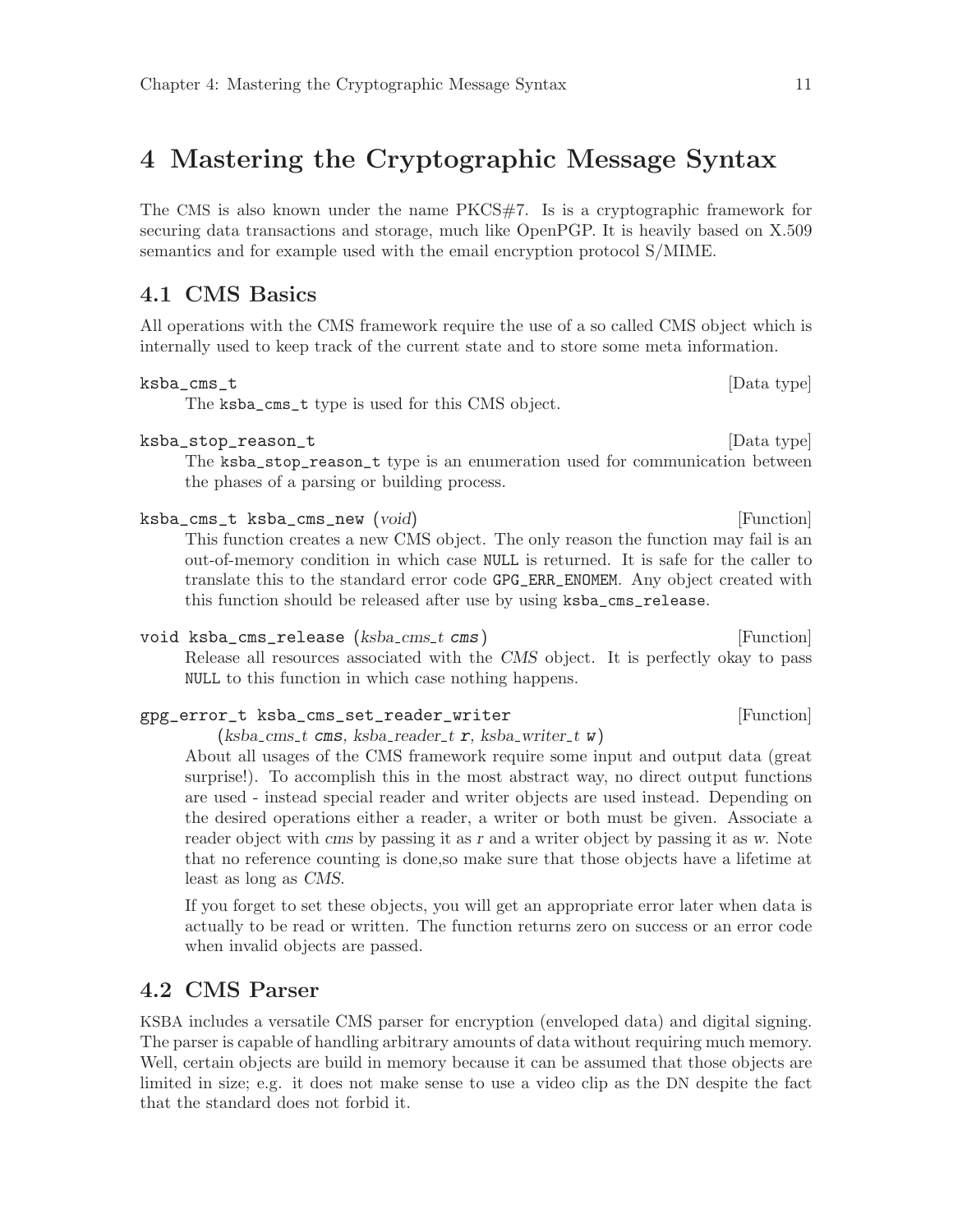<span id="page-18-0"></span>

| gpg_error_t ksba_cms_parse                                       | [Function] |
|------------------------------------------------------------------|------------|
| $(ksba\_cms_t \text{ cms}, ksba\_stop\_reason_t *r\_stopreason)$ |            |

This is the core function of the parser and commonly used in a loop. The parsing process is divided into several phases to allow the user to get information at the right time and prepare for further processing. The caller has to act on certain stop reasons which are returned by r\_stopreason and set up things accordingly; KSBA may introduce new stop reasons to let the caller know other details; there is no need for the caller to act on every stop reason; it should only do so for reasons that the caller understands and which are mandatory. The function will return with an error if the caller did not setup things correctly for certain stop reasons.

The use of this function is best explained by an example, leaving out all error checking.

```
do
  {
    ksba_cms_parse (cms, &stopreason);
    if (stopreason == KSBA_SR_BEGIN_DATA)
      {
        get_recipients ();
        decrypt_session_key ();
        setup_bulk_decryption ();
      }
    else if (stopreason == KSBA_SR_END_DATA)
      {
        remove_padding ();
      }
  }
while (stopreason != KSBA_SR_READY);
```
This function assumes that the parsed data is so called 'enveloped data'.

As CMS provides a common framework for a variety of data formats, it is probably very useful to check the type of that data very early. This can be accomplished by hooking into the stop reason KSBA\_SR\_GOT\_CONTENT and retrieving the content using the following function.

```
ksba_content_t ksba_cms_get_content_type [Function]
```
 $(ksba\_cms_t \text{ cm} s, \text{ int what})$ 

By using a value of 0 for what this function returns the content type of the outer container; using 1 does return the content type of the enclosed object.

#### ksba\_content\_t [Data type]

The ksba\_content\_t type is an enumeration used to describe the content of a CMS message. Here is a list of possible values:

KSBA\_CT\_NONE

No content type known (value 0)

#### KSBA\_CT\_DATA

The content is plain data, not further interpreted.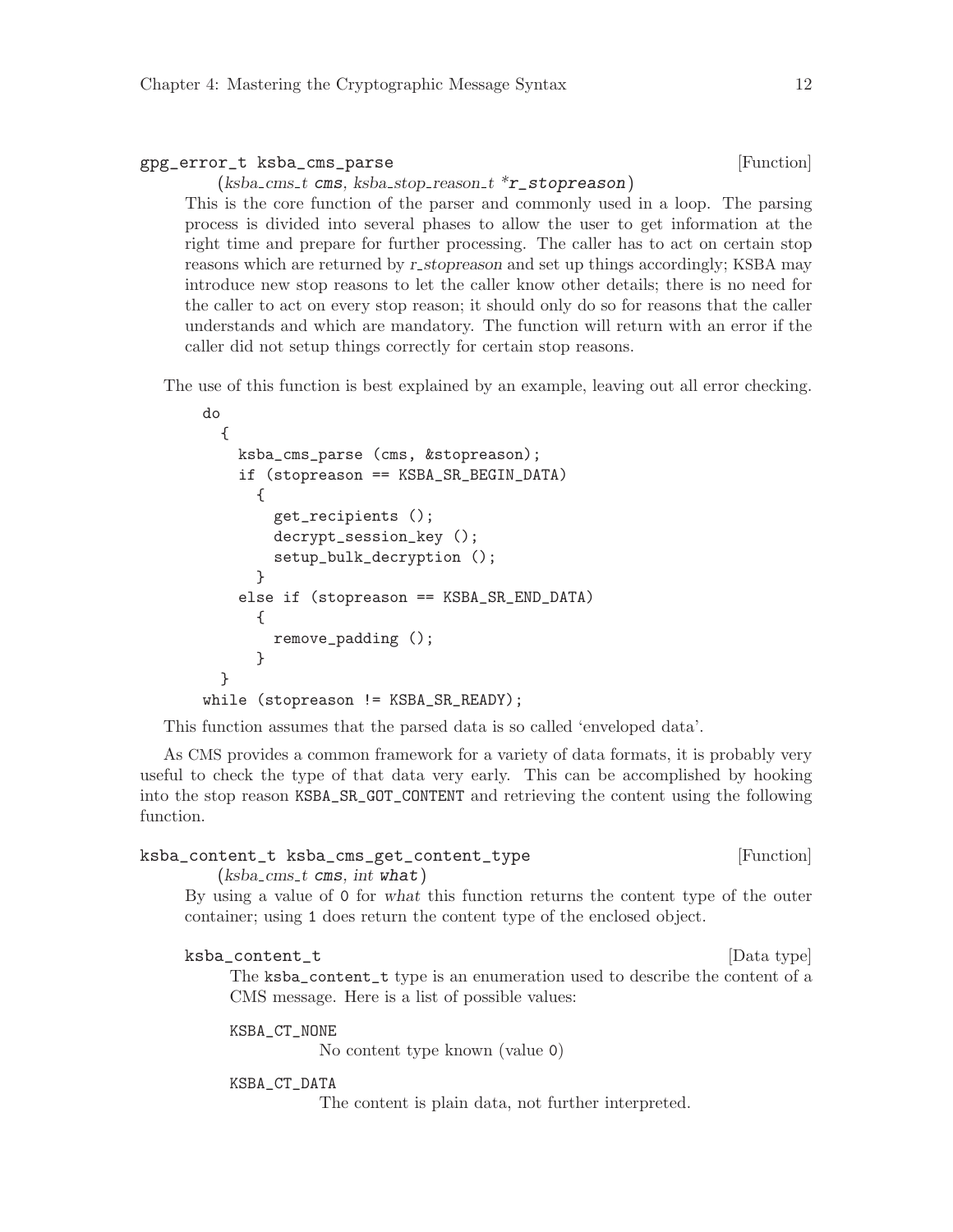<span id="page-19-0"></span>KSBA\_CT\_SIGNED\_DATA

The content is an signed CMS object. This also includes the case of a detached signature where no actual data is included in the message.

KSBA\_CT\_ENVELOPED\_DATA

The content is encrypted using a session key.

#### KSBA\_CT\_DIGESTED\_DATA

Not yet supported

#### KSBA\_CT\_ENCRYPTED\_DATA

Not yet supported

#### KSBA\_CT\_AUTH\_DATA

Not yet supported

## const char \* ksba\_cms\_get\_content\_oid [Function]

 $(ksba\_cms_t \text{ cms}, \text{int what})$ 

Return the object ID of cms. This is a constant string valid as long as the context is valid and no new parse is started. This function is similar to ksba\_cms\_get\_content\_ type but returns the OID actually used in the data. Depending on the value of what different values are returned: Using a value of 0 yields the OID of the outer container, a value of 1 yields the OID of the inner container if available and the value 2 returns the OID of the algorithm used to encrypt the inner container.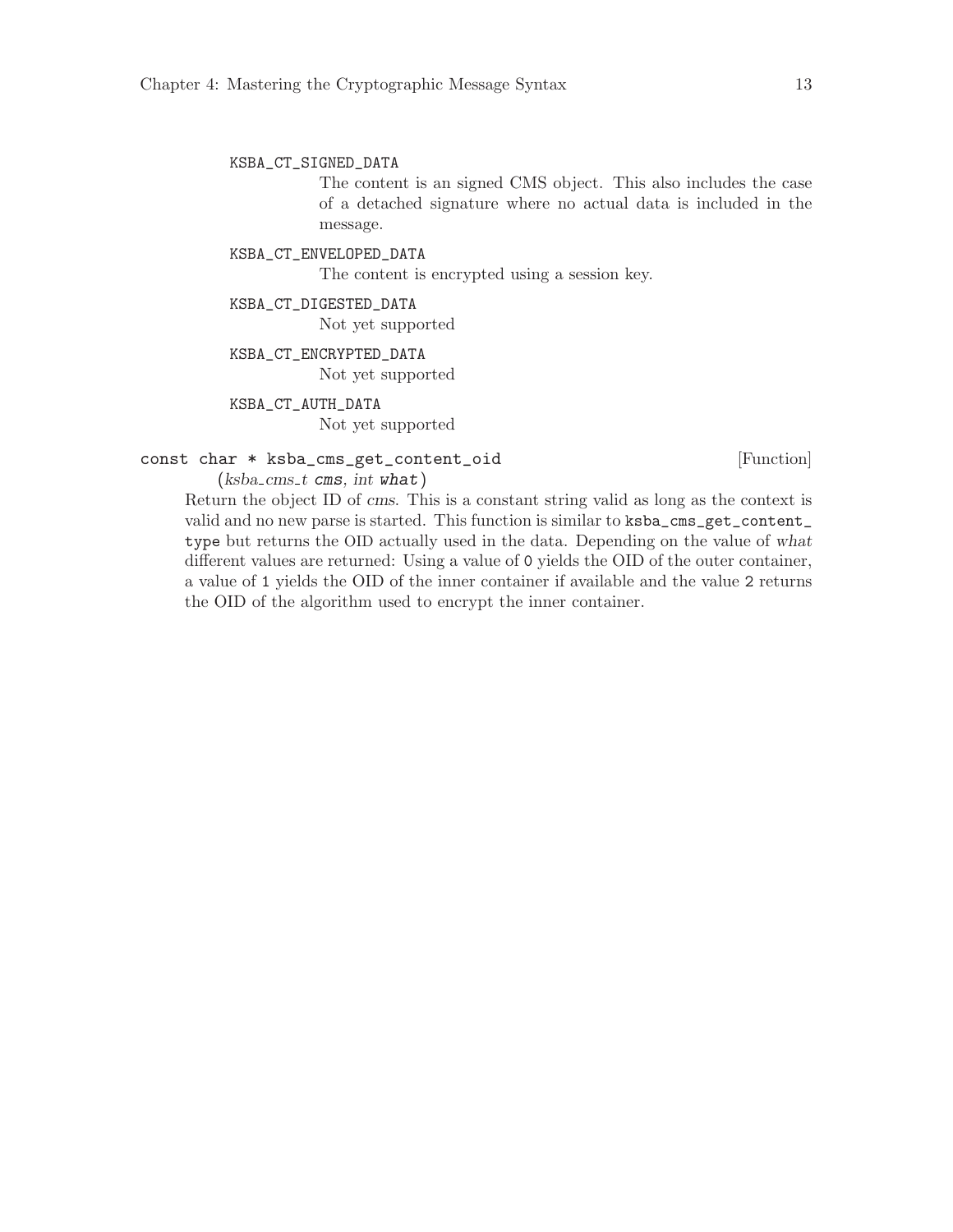# <span id="page-20-0"></span>5 Certification Revocation Lists

KSBA also comes with an API to process certification revocation lists. The API is similar to the CMS one but returns the contents entry by entry.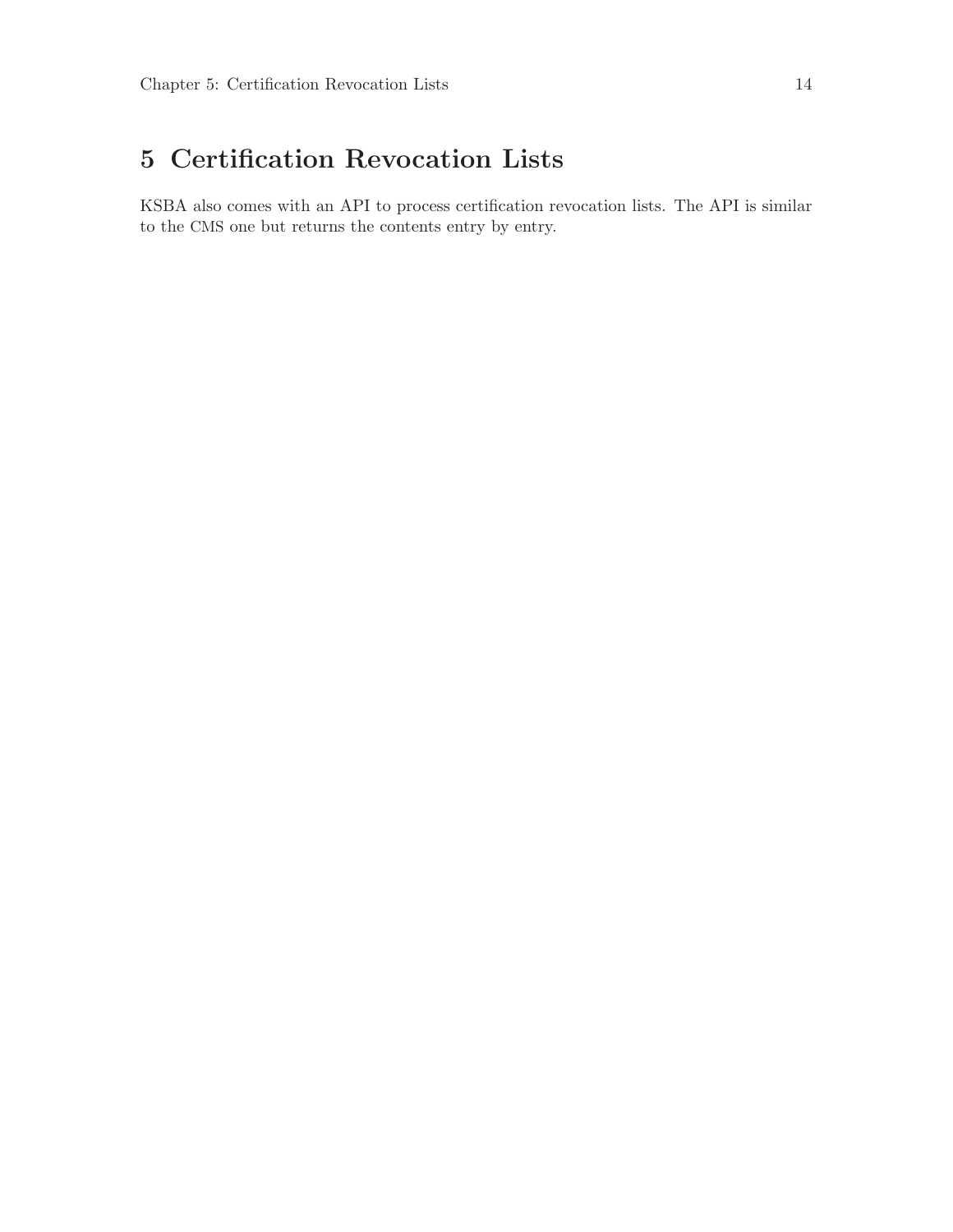# <span id="page-21-0"></span>6 Certification Requests

When using decentral generated keys, it is necessary to send out special formated messages so that a CA can generate the certificate.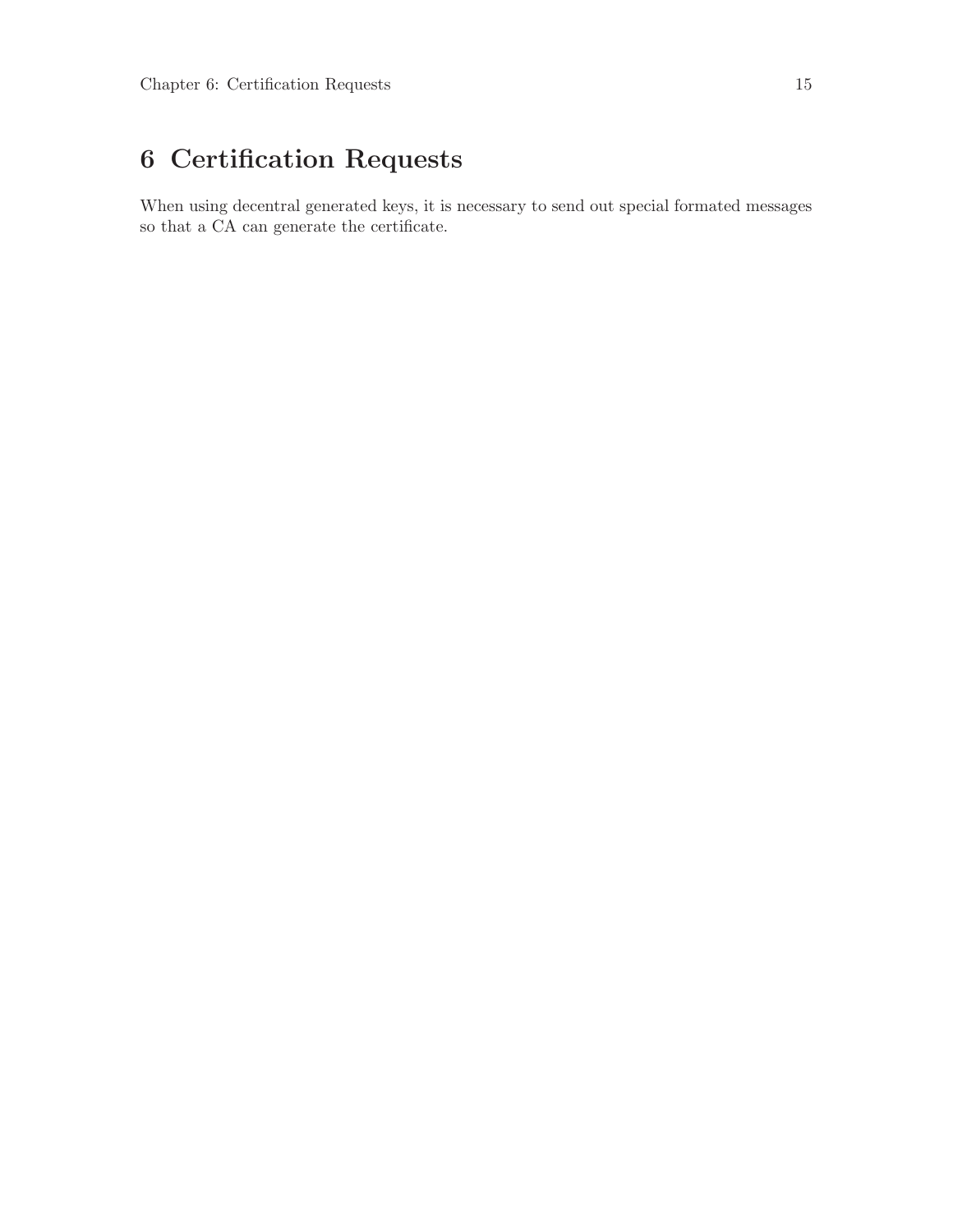## <span id="page-22-0"></span>7 Utilities

A few utility function and objects are available. Some of them must be used to support some of the main functions.

## 7.1 General Names object

This is an object to handle some of the names used in X.509. We need this object approach because those names may come as a set and there is no other clean way to access them.

```
ksba_name_t [Data type]
   The ksba_name_t type is an object to represent names sets.
void ksba_name_release (ksba_name_t name) [Function]
```
This function releases the object name. Passing NULL is allowed.

const char  $*$  ksba\_name\_enum (ksba\_name\_t name, int idx) [Function] By iterating idx up starting with 0, this function returns all General Names stored in name. The format of the returned name is either a RFC-2253 formated one which can be detected by checking whether the first character is letter or a digit. RFC 2822 conformant email addresses are returned enclosed in angle brackets, the opening angle bracket should be used to detect this. Other formats are returned as an S-Expression in canonical format, so an opening parenthesis may be used to detect this encoding, in this case the name may include binary null characters, so strlen might return a length shorter than actually used, the real length is implicitly given by the structure of the S-Exp, an extra null is appended for safety reasons. One common format return is a Universal Resource Identifier which has the S-expression: '(uri <urivalue>)'.

The returned string has the same lifetime as name.

char \* ksba\_name\_get\_uri  $(ksba_name_t \text{ name}, \text{int } i\,dx)$  [Function] Convenience function to return names representing an URI. Caller must free the returned value. Note that this function should not be used to enumerate the names. Here is an example on how you can use this function to enumerate all URIs:

```
void
print_names (ksba_name_t name)
{
  int idx;
  const char *s;
  for (\text{idx}=0; (s = ksba_name_enum (name, idx)); idx++){
      char *p = ksha_name.get_uri (name, idx);
      if (p)
        {
           puts (p);
           ksba_free (p);
        }
    }
}
```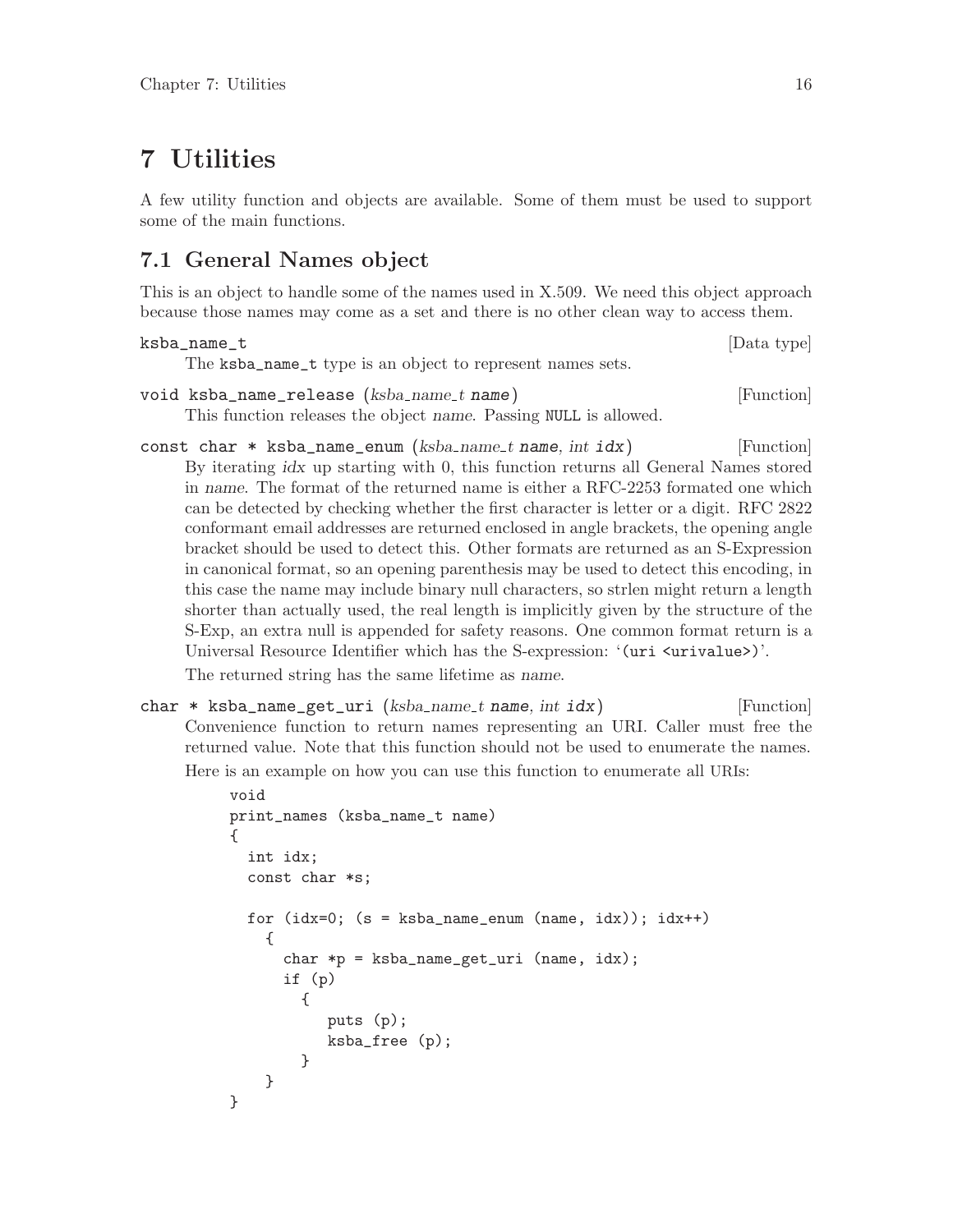## <span id="page-23-0"></span>7.2 Object Identifier helpers

[This needs to get written - for now please see libksba/src/oids.c]

## 7.3 Distinguished Name helpers

These are helper functions for the so called distinguished names. They are used for example as the issuer and subject name.

```
gpg_error_t ksba_dn_teststr (const char *string, int seq, [Function]
        size_t * errorff, size_t * rerrlen)
```
Assuming that string contains an RFC-2253 encoded string, test whether this string may be passed as a valid DN to libksba. On success the functions returns 0. On error the function returns an error code and stores the offset of the erroneous part at rerroff. rerrlen will then receive the length of the erroneous part.

This function is mostly useful to test whether a certain component label is supported. seq should be passed as 0 for now. Any of rerroff and rerrlen may be passed as NULL if the caller is not interested at this value.

gpg error t ksba dn str2der (const char \*string, void \*\*rder, size t \*rderlen); gpg error t ksba dn der2str (const void \*der, size t derlen, char \*\*r string);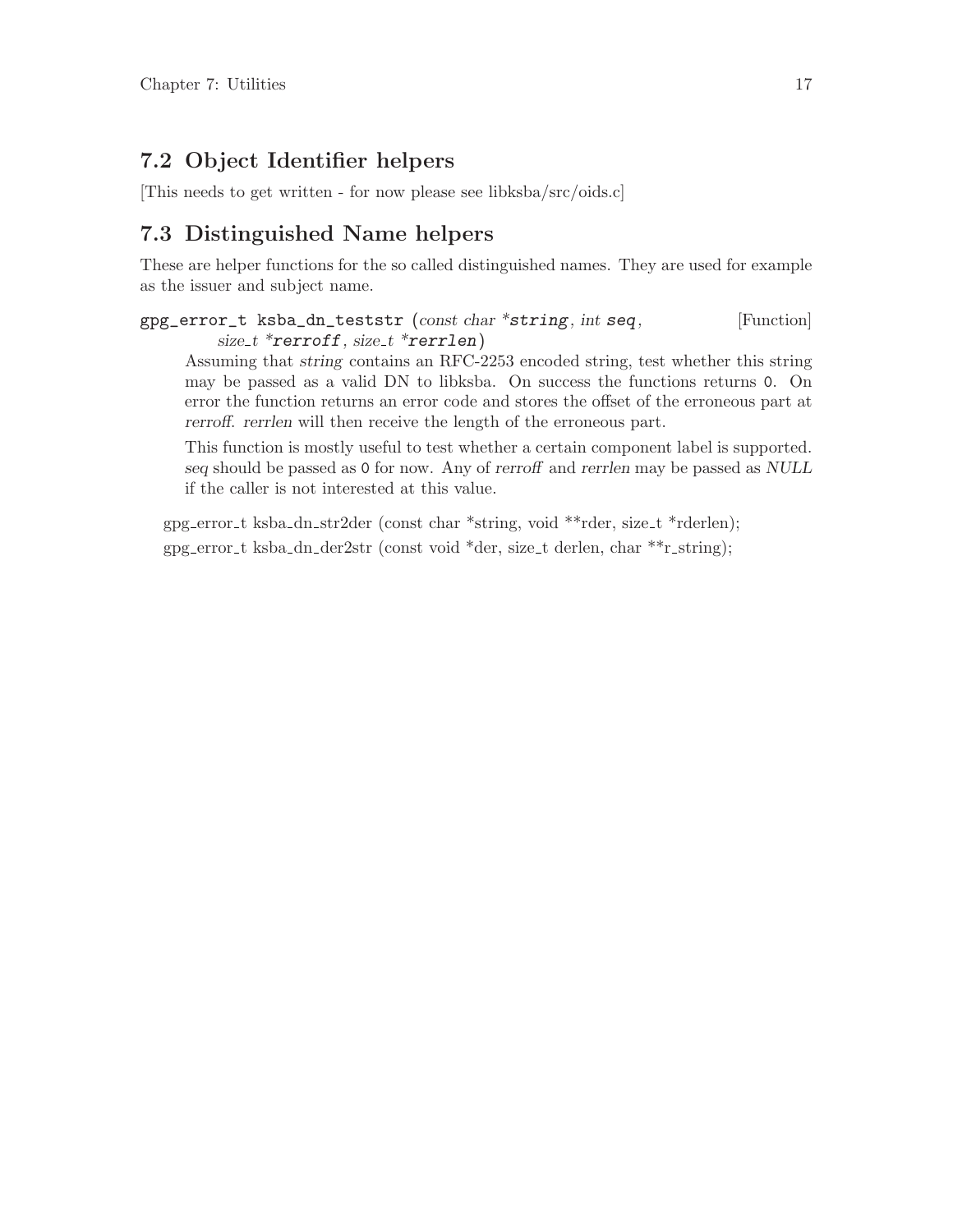## <span id="page-24-0"></span>8 Error Handling

Most functions in 'KSBA' will return an error if they fail. For this reason, the application should always catch the error condition and take appropriate measures, for example by releasing the resources and passing the error up to the caller, or by displaying a descriptive message to the user and canceling the operation.

Some error values do not indicate a system error or an error in the operation, but the reasonable result of an operation. For example, if you try to access optional attributes of a certificate that are not present, you get an appropriate error message. Some error values have specific meanings if returned by a specific function. Such cases are described in the documentation of those functions.

All error codes are defined by the library libgpg-error. See there for ways to check the error values and print descriptive strings. Please be aware that you can't check directly against an error code but have to do it like this:

```
err = ksba_foo ();
if (gpg_err_code (err) == GPG_ERR_EOF)
  okay = 1;
```
The only exception is that success (i.e. no error) is defined to be 0; thus you may directly test for success like:

```
if (!ksba_foo ())
  okay = 1;
```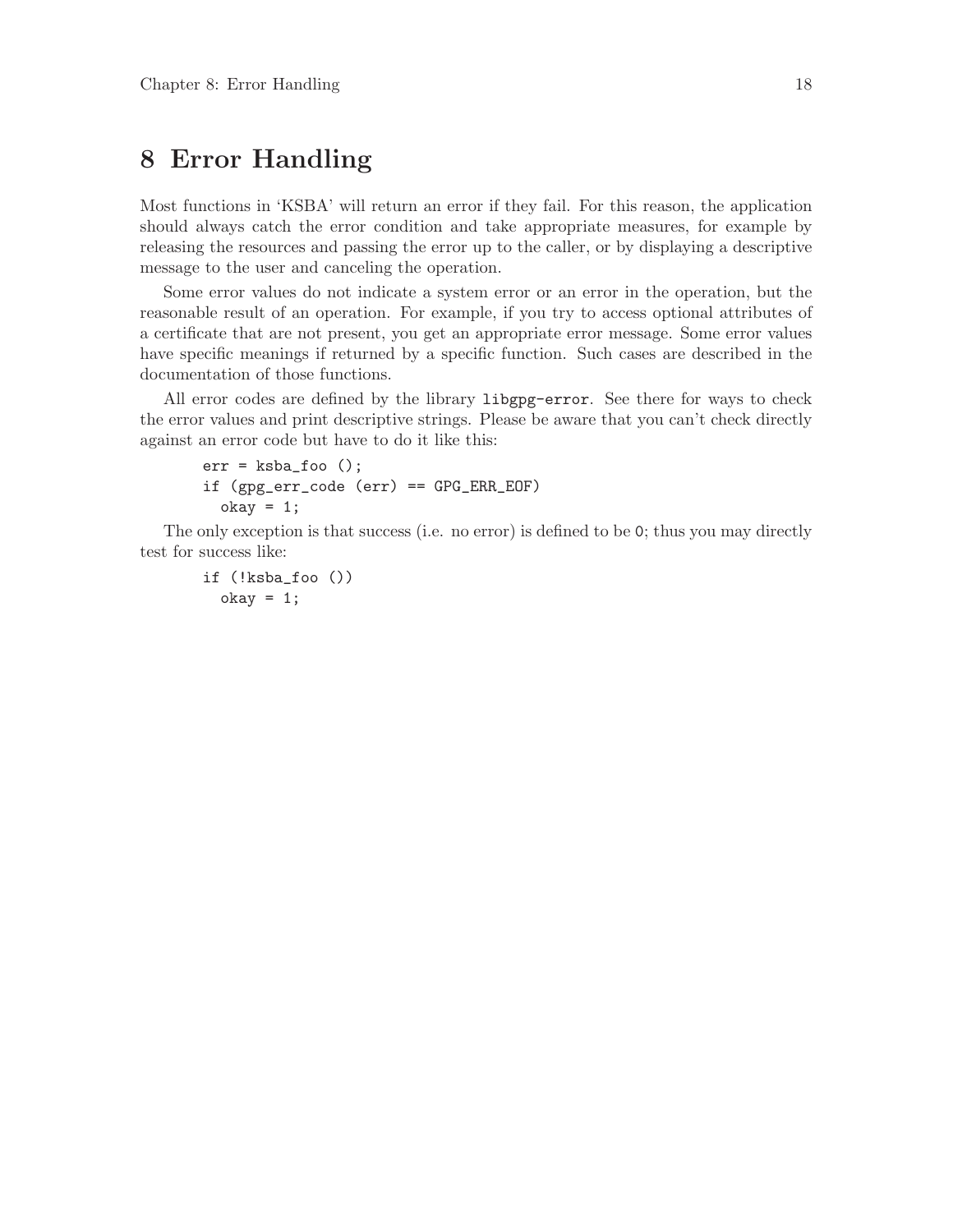## <span id="page-25-0"></span>Appendix A Component Labels

RFC-2253 defines the following table with string representations of name components: Label Component OID C countryName 2.5.4.6 CN commonName 2.5.4.3 DC domainComponent 0.9.2342.19200300.100.1.25 L localityName 2.5.4.7 O organizationName 2.5.4.10 OU organizationalUnit 2.5.4.11 ST stateOrProvince 2.5.4.8 STREET streetAddress 2.5.4.9 UID userid 0.9.2342.19200300.100.1.1

They are used internally for converting a DN into its string representation; components not listed in this table will be represented by their OID.

For the other direction, i.e. creating a DN from the string representation, KSBA recognizes the following extra labels:

| Label               | Component        | )ID                  |
|---------------------|------------------|----------------------|
| <b>ADDR</b>         | postalAddress    | 2.5.4.16             |
| BC                  | businessCategory | 2.5.4.15             |
| D                   | description      | 2.5.4.13             |
| <b>EMAIL</b>        | emailAddress     | 1.2.840.113549.1.9.1 |
| <b>GN</b>           | givenName        | 2.5.4.42             |
| POSTALCODE          | postalCode       | 2.5.4.17             |
| <b>PSEUDO</b>       | pseudonym        | 2.5.4.65             |
| <b>SERIALNUMBER</b> | serialNumber     | 2.5.4.5              |
| <b>SN</b>           | surname          | 2.5.4.4              |
| T                   | title            | 2.5.4.12             |
|                     |                  |                      |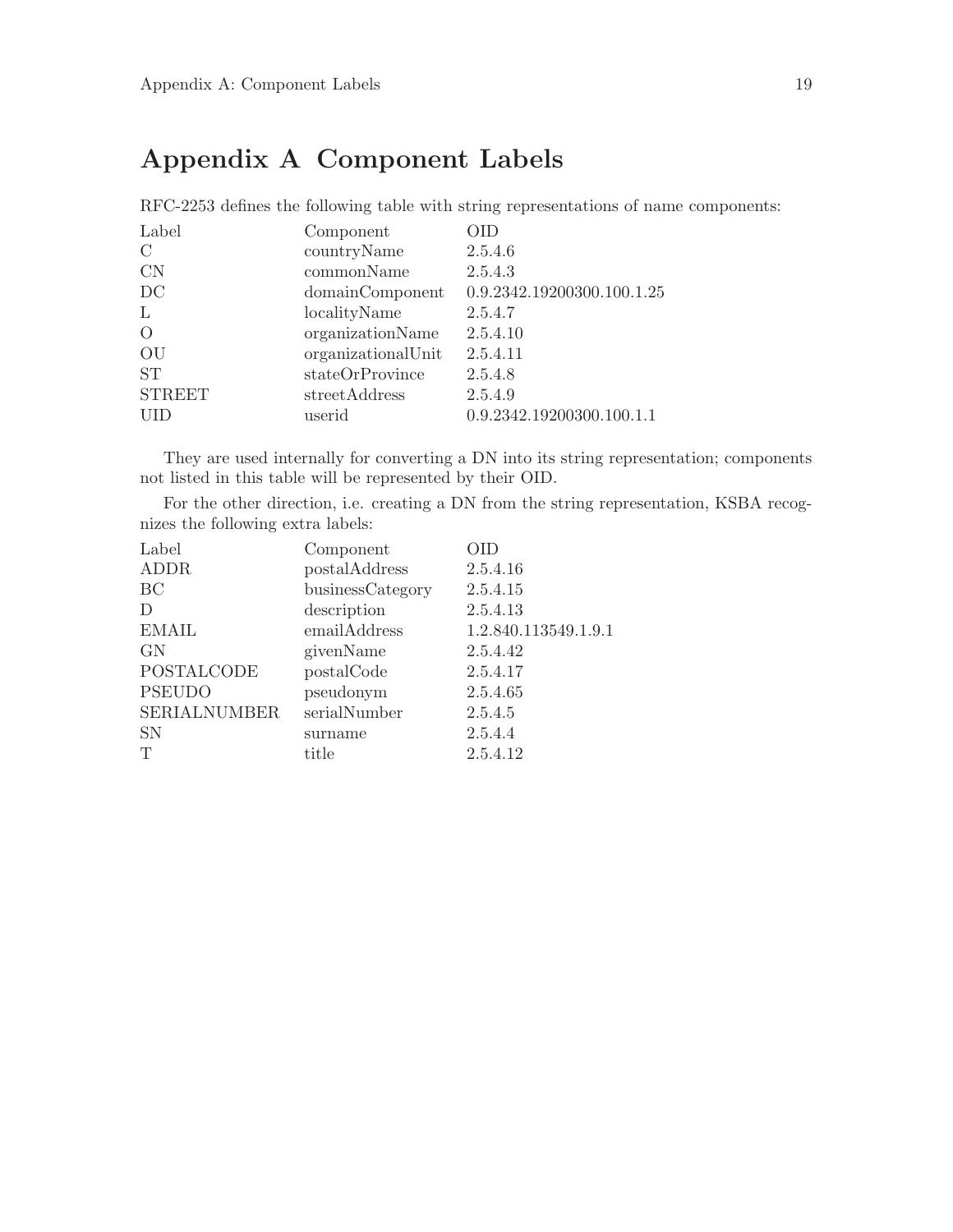## <span id="page-26-0"></span>GNU General Public License

Version 3, 29 June 2007

Copyright © 2007 Free Software Foundation, Inc. <http://fsf.org/>

Everyone is permitted to copy and distribute verbatim copies of this license document, but changing it is not allowed.

## Preamble

The GNU General Public License is a free, copyleft license for software and other kinds of works.

The licenses for most software and other practical works are designed to take away your freedom to share and change the works. By contrast, the GNU General Public License is intended to guarantee your freedom to share and change all versions of a program–to make sure it remains free software for all its users. We, the Free Software Foundation, use the GNU General Public License for most of our software; it applies also to any other work released this way by its authors. You can apply it to your programs, too.

When we speak of free software, we are referring to freedom, not price. Our General Public Licenses are designed to make sure that you have the freedom to distribute copies of free software (and charge for them if you wish), that you receive source code or can get it if you want it, that you can change the software or use pieces of it in new free programs, and that you know you can do these things.

To protect your rights, we need to prevent others from denying you these rights or asking you to surrender the rights. Therefore, you have certain responsibilities if you distribute copies of the software, or if you modify it: responsibilities to respect the freedom of others.

For example, if you distribute copies of such a program, whether gratis or for a fee, you must pass on to the recipients the same freedoms that you received. You must make sure that they, too, receive or can get the source code. And you must show them these terms so they know their rights.

Developers that use the GNU GPL protect your rights with two steps: (1) assert copyright on the software, and (2) offer you this License giving you legal permission to copy, distribute and/or modify it.

For the developers' and authors' protection, the GPL clearly explains that there is no warranty for this free software. For both users' and authors' sake, the GPL requires that modified versions be marked as changed, so that their problems will not be attributed erroneously to authors of previous versions.

Some devices are designed to deny users access to install or run modified versions of the software inside them, although the manufacturer can do so. This is fundamentally incompatible with the aim of protecting users' freedom to change the software. The systematic pattern of such abuse occurs in the area of products for individuals to use, which is precisely where it is most unacceptable. Therefore, we have designed this version of the GPL to prohibit the practice for those products. If such problems arise substantially in other domains, we stand ready to extend this provision to those domains in future versions of the GPL, as needed to protect the freedom of users.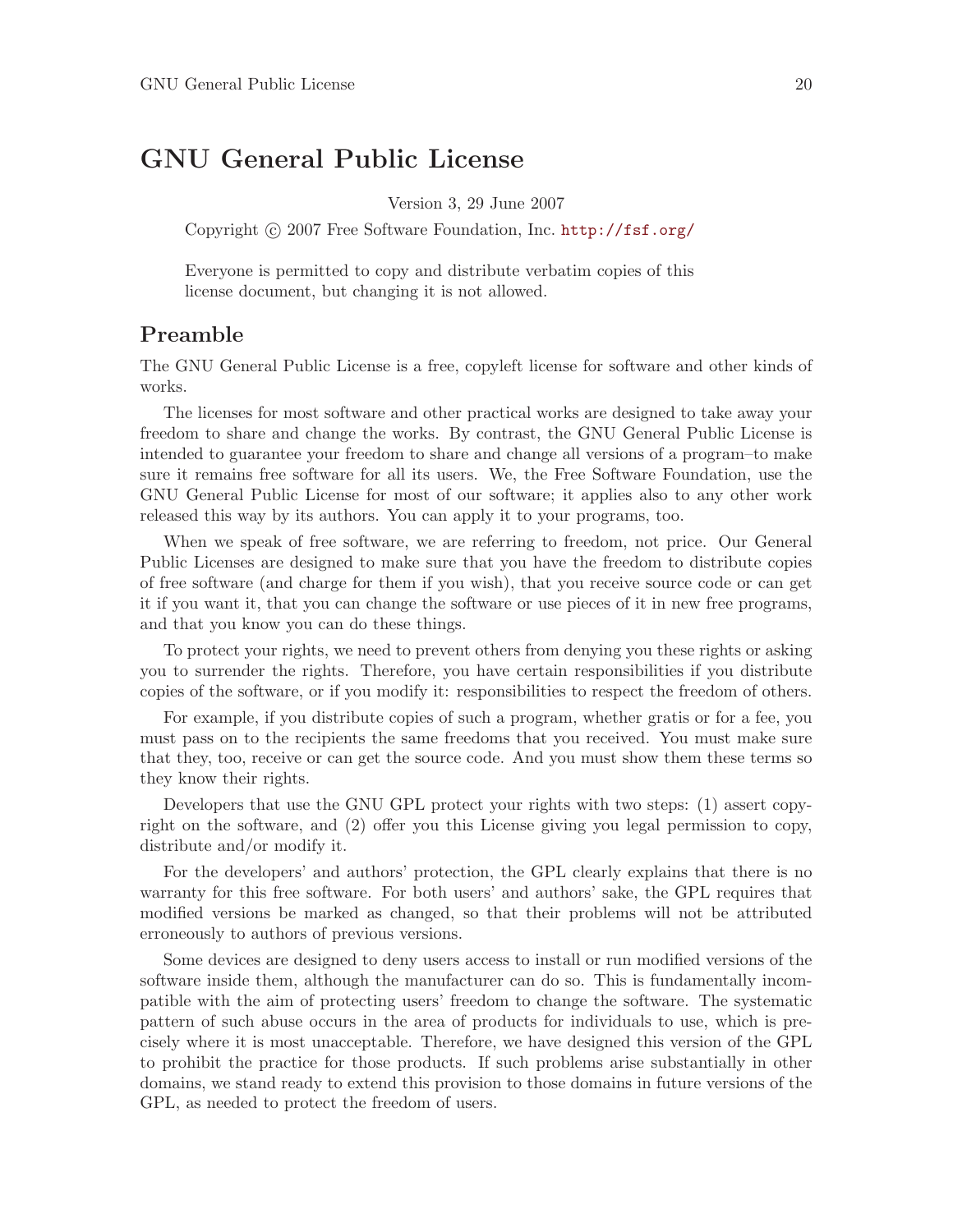<span id="page-27-0"></span>Finally, every program is threatened constantly by software patents. States should not allow patents to restrict development and use of software on general-purpose computers, but in those that do, we wish to avoid the special danger that patents applied to a free program could make it effectively proprietary. To prevent this, the GPL assures that patents cannot be used to render the program non-free.

The precise terms and conditions for copying, distribution and modification follow.

## TERMS AND CONDITIONS

0. Definitions.

"This License" refers to version 3 of the GNU General Public License.

"Copyright" also means copyright-like laws that apply to other kinds of works, such as semiconductor masks.

"The Program" refers to any copyrightable work licensed under this License. Each licensee is addressed as "you". "Licensees" and "recipients" may be individuals or organizations.

To "modify" a work means to copy from or adapt all or part of the work in a fashion requiring copyright permission, other than the making of an exact copy. The resulting work is called a "modified version" of the earlier work or a work "based on" the earlier work.

A "covered work" means either the unmodified Program or a work based on the Program.

To "propagate" a work means to do anything with it that, without permission, would make you directly or secondarily liable for infringement under applicable copyright law, except executing it on a computer or modifying a private copy. Propagation includes copying, distribution (with or without modification), making available to the public, and in some countries other activities as well.

To "convey" a work means any kind of propagation that enables other parties to make or receive copies. Mere interaction with a user through a computer network, with no transfer of a copy, is not conveying.

An interactive user interface displays "Appropriate Legal Notices" to the extent that it includes a convenient and prominently visible feature that (1) displays an appropriate copyright notice, and (2) tells the user that there is no warranty for the work (except to the extent that warranties are provided), that licensees may convey the work under this License, and how to view a copy of this License. If the interface presents a list of user commands or options, such as a menu, a prominent item in the list meets this criterion.

1. Source Code.

The "source code" for a work means the preferred form of the work for making modifications to it. "Object code" means any non-source form of a work.

A "Standard Interface" means an interface that either is an official standard defined by a recognized standards body, or, in the case of interfaces specified for a particular programming language, one that is widely used among developers working in that language.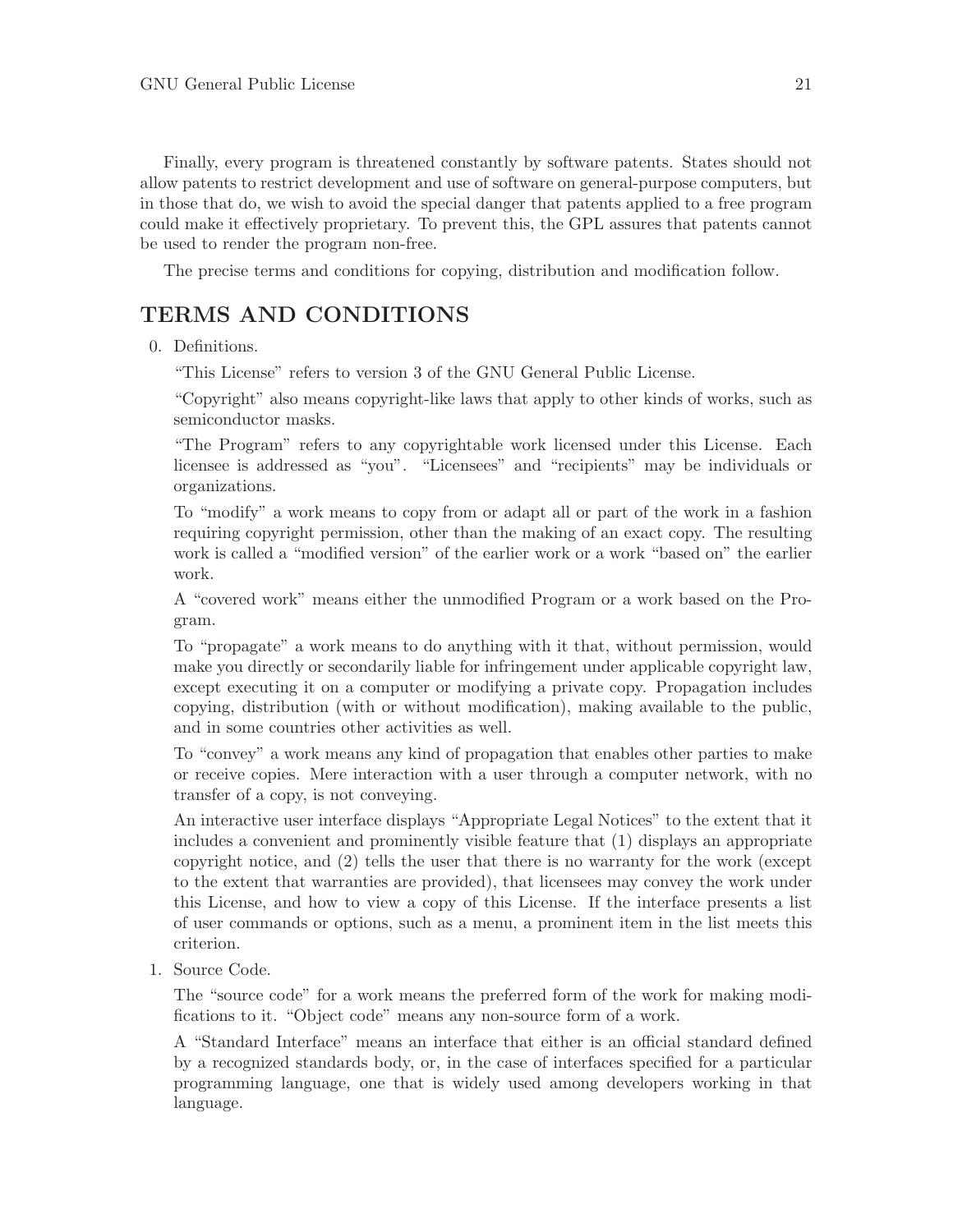The "System Libraries" of an executable work include anything, other than the work as a whole, that (a) is included in the normal form of packaging a Major Component, but which is not part of that Major Component, and (b) serves only to enable use of the work with that Major Component, or to implement a Standard Interface for which an implementation is available to the public in source code form. A "Major Component", in this context, means a major essential component (kernel, window system, and so on) of the specific operating system (if any) on which the executable work runs, or a compiler used to produce the work, or an object code interpreter used to run it.

The "Corresponding Source" for a work in object code form means all the source code needed to generate, install, and (for an executable work) run the object code and to modify the work, including scripts to control those activities. However, it does not include the work's System Libraries, or general-purpose tools or generally available free programs which are used unmodified in performing those activities but which are not part of the work. For example, Corresponding Source includes interface definition files associated with source files for the work, and the source code for shared libraries and dynamically linked subprograms that the work is specifically designed to require, such as by intimate data communication or control flow between those subprograms and other parts of the work.

The Corresponding Source need not include anything that users can regenerate automatically from other parts of the Corresponding Source.

The Corresponding Source for a work in source code form is that same work.

2. Basic Permissions.

All rights granted under this License are granted for the term of copyright on the Program, and are irrevocable provided the stated conditions are met. This License explicitly affirms your unlimited permission to run the unmodified Program. The output from running a covered work is covered by this License only if the output, given its content, constitutes a covered work. This License acknowledges your rights of fair use or other equivalent, as provided by copyright law.

You may make, run and propagate covered works that you do not convey, without conditions so long as your license otherwise remains in force. You may convey covered works to others for the sole purpose of having them make modifications exclusively for you, or provide you with facilities for running those works, provided that you comply with the terms of this License in conveying all material for which you do not control copyright. Those thus making or running the covered works for you must do so exclusively on your behalf, under your direction and control, on terms that prohibit them from making any copies of your copyrighted material outside their relationship with you.

Conveying under any other circumstances is permitted solely under the conditions stated below. Sublicensing is not allowed; section 10 makes it unnecessary.

3. Protecting Users' Legal Rights From Anti-Circumvention Law.

No covered work shall be deemed part of an effective technological measure under any applicable law fulfilling obligations under article 11 of the WIPO copyright treaty adopted on 20 December 1996, or similar laws prohibiting or restricting circumvention of such measures.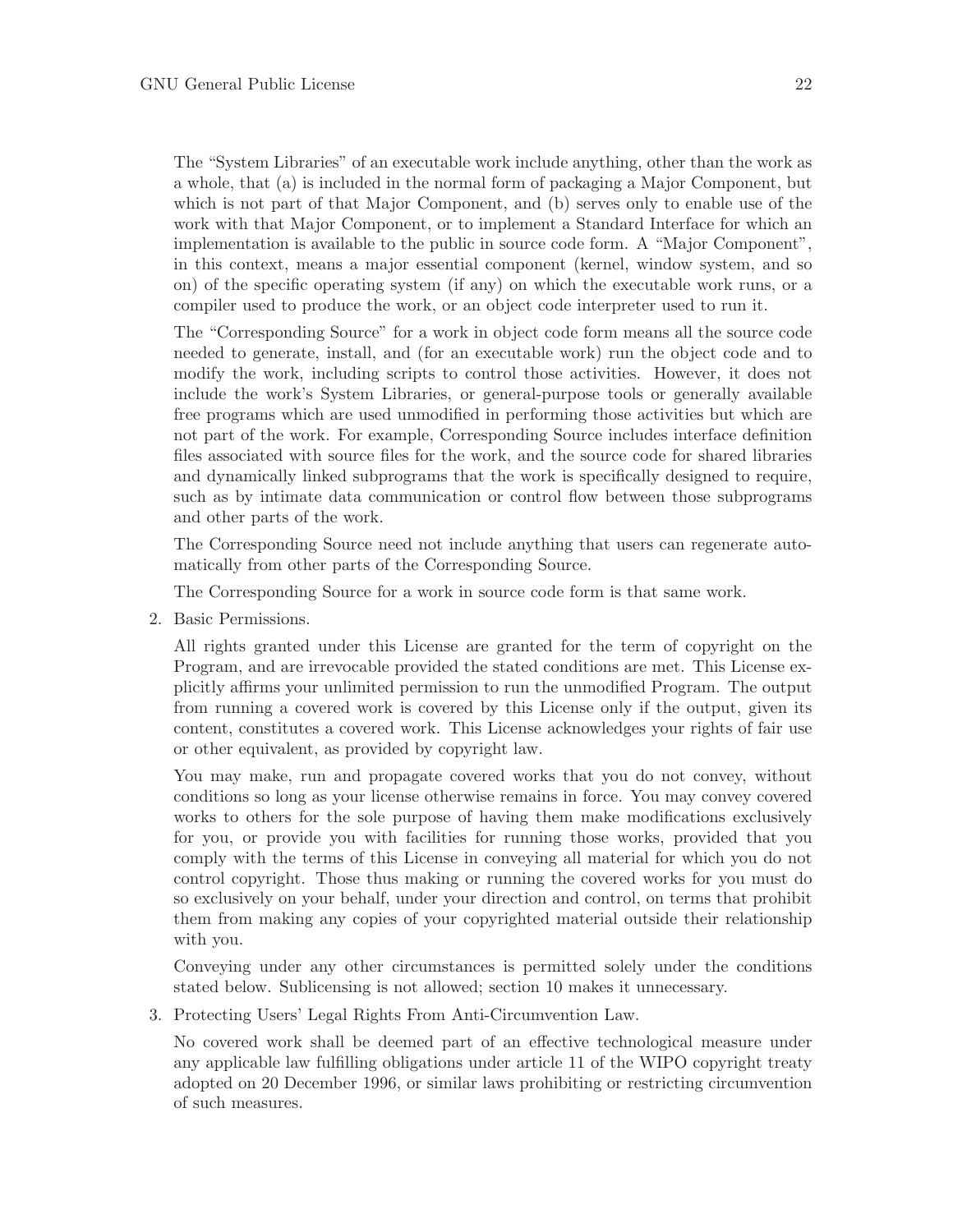When you convey a covered work, you waive any legal power to forbid circumvention of technological measures to the extent such circumvention is effected by exercising rights under this License with respect to the covered work, and you disclaim any intention to limit operation or modification of the work as a means of enforcing, against the work's users, your or third parties' legal rights to forbid circumvention of technological measures.

4. Conveying Verbatim Copies.

You may convey verbatim copies of the Program's source code as you receive it, in any medium, provided that you conspicuously and appropriately publish on each copy an appropriate copyright notice; keep intact all notices stating that this License and any non-permissive terms added in accord with section 7 apply to the code; keep intact all notices of the absence of any warranty; and give all recipients a copy of this License along with the Program.

You may charge any price or no price for each copy that you convey, and you may offer support or warranty protection for a fee.

5. Conveying Modified Source Versions.

You may convey a work based on the Program, or the modifications to produce it from the Program, in the form of source code under the terms of section 4, provided that you also meet all of these conditions:

- a. The work must carry prominent notices stating that you modified it, and giving a relevant date.
- b. The work must carry prominent notices stating that it is released under this License and any conditions added under section 7. This requirement modifies the requirement in section 4 to "keep intact all notices".
- c. You must license the entire work, as a whole, under this License to anyone who comes into possession of a copy. This License will therefore apply, along with any applicable section 7 additional terms, to the whole of the work, and all its parts, regardless of how they are packaged. This License gives no permission to license the work in any other way, but it does not invalidate such permission if you have separately received it.
- d. If the work has interactive user interfaces, each must display Appropriate Legal Notices; however, if the Program has interactive interfaces that do not display Appropriate Legal Notices, your work need not make them do so.

A compilation of a covered work with other separate and independent works, which are not by their nature extensions of the covered work, and which are not combined with it such as to form a larger program, in or on a volume of a storage or distribution medium, is called an "aggregate" if the compilation and its resulting copyright are not used to limit the access or legal rights of the compilation's users beyond what the individual works permit. Inclusion of a covered work in an aggregate does not cause this License to apply to the other parts of the aggregate.

6. Conveying Non-Source Forms.

You may convey a covered work in object code form under the terms of sections 4 and 5, provided that you also convey the machine-readable Corresponding Source under the terms of this License, in one of these ways: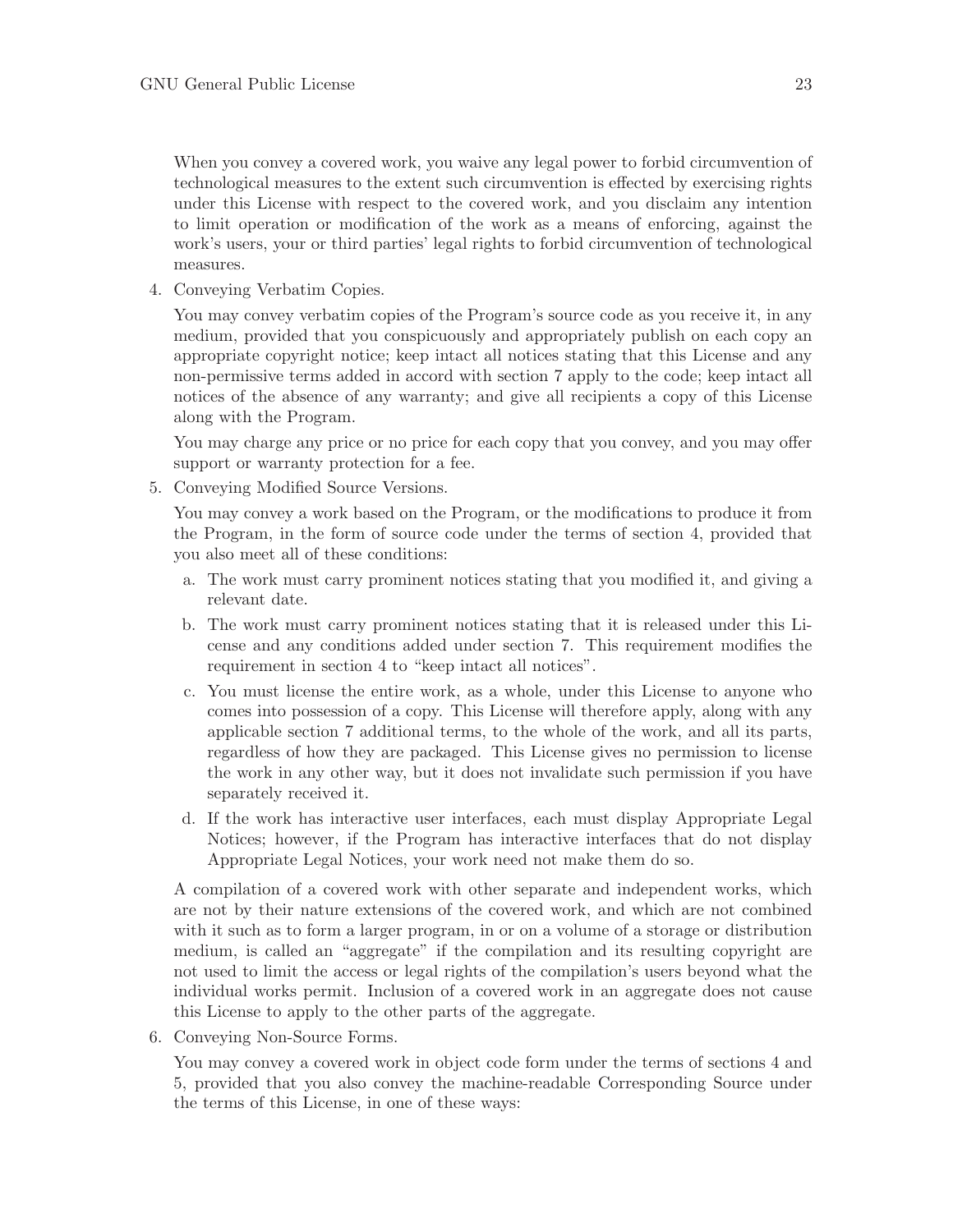- a. Convey the object code in, or embodied in, a physical product (including a physical distribution medium), accompanied by the Corresponding Source fixed on a durable physical medium customarily used for software interchange.
- b. Convey the object code in, or embodied in, a physical product (including a physical distribution medium), accompanied by a written offer, valid for at least three years and valid for as long as you offer spare parts or customer support for that product model, to give anyone who possesses the object code either (1) a copy of the Corresponding Source for all the software in the product that is covered by this License, on a durable physical medium customarily used for software interchange, for a price no more than your reasonable cost of physically performing this conveying of source, or (2) access to copy the Corresponding Source from a network server at no charge.
- c. Convey individual copies of the object code with a copy of the written offer to provide the Corresponding Source. This alternative is allowed only occasionally and noncommercially, and only if you received the object code with such an offer, in accord with subsection 6b.
- d. Convey the object code by offering access from a designated place (gratis or for a charge), and offer equivalent access to the Corresponding Source in the same way through the same place at no further charge. You need not require recipients to copy the Corresponding Source along with the object code. If the place to copy the object code is a network server, the Corresponding Source may be on a different server (operated by you or a third party) that supports equivalent copying facilities, provided you maintain clear directions next to the object code saying where to find the Corresponding Source. Regardless of what server hosts the Corresponding Source, you remain obligated to ensure that it is available for as long as needed to satisfy these requirements.
- e. Convey the object code using peer-to-peer transmission, provided you inform other peers where the object code and Corresponding Source of the work are being offered to the general public at no charge under subsection 6d.

A separable portion of the object code, whose source code is excluded from the Corresponding Source as a System Library, need not be included in conveying the object code work.

A "User Product" is either (1) a "consumer product", which means any tangible personal property which is normally used for personal, family, or household purposes, or (2) anything designed or sold for incorporation into a dwelling. In determining whether a product is a consumer product, doubtful cases shall be resolved in favor of coverage. For a particular product received by a particular user, "normally used" refers to a typical or common use of that class of product, regardless of the status of the particular user or of the way in which the particular user actually uses, or expects or is expected to use, the product. A product is a consumer product regardless of whether the product has substantial commercial, industrial or non-consumer uses, unless such uses represent the only significant mode of use of the product.

"Installation Information" for a User Product means any methods, procedures, authorization keys, or other information required to install and execute modified versions of a covered work in that User Product from a modified version of its Corresponding Source.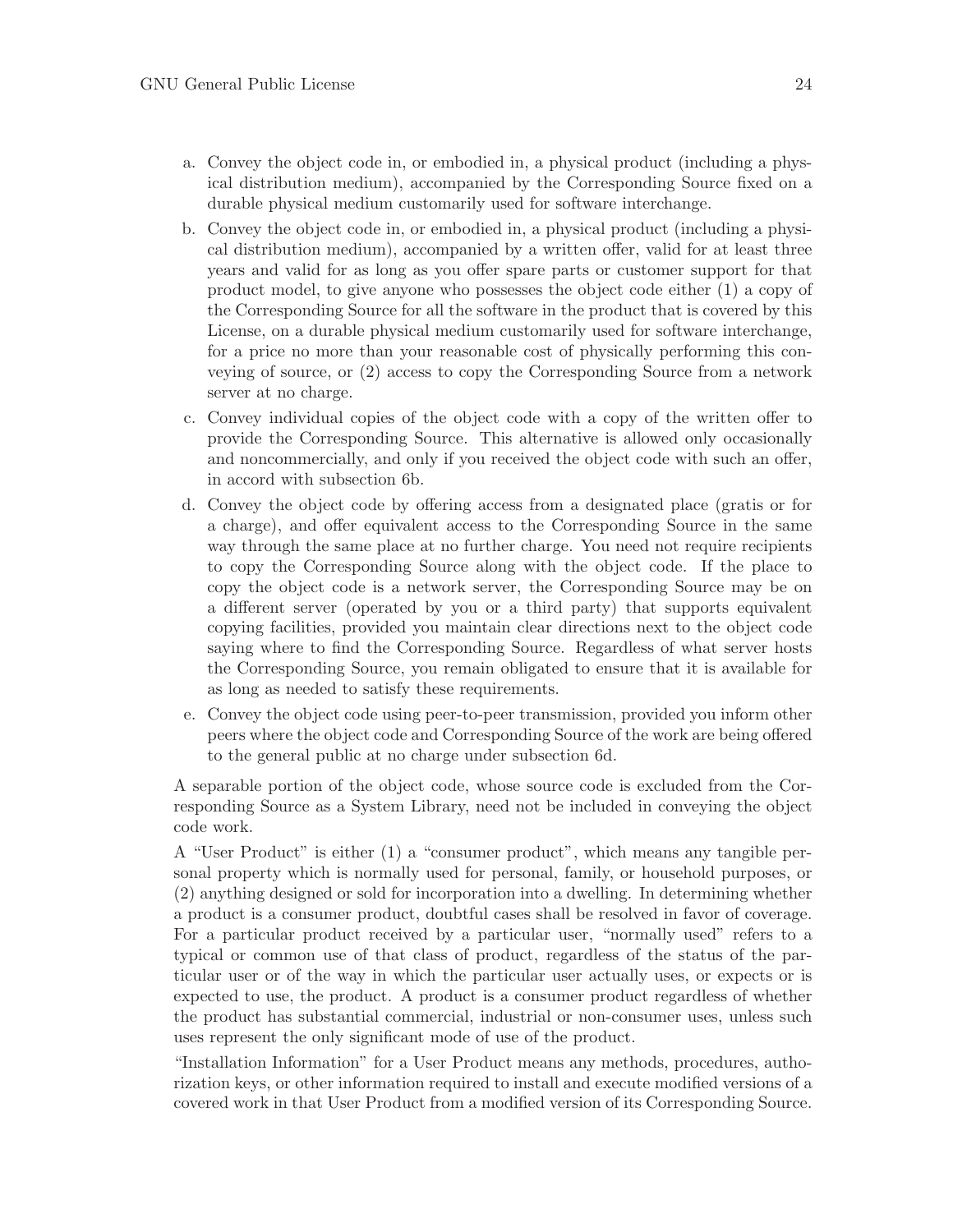The information must suffice to ensure that the continued functioning of the modified object code is in no case prevented or interfered with solely because modification has been made.

If you convey an object code work under this section in, or with, or specifically for use in, a User Product, and the conveying occurs as part of a transaction in which the right of possession and use of the User Product is transferred to the recipient in perpetuity or for a fixed term (regardless of how the transaction is characterized), the Corresponding Source conveyed under this section must be accompanied by the Installation Information. But this requirement does not apply if neither you nor any third party retains the ability to install modified object code on the User Product (for example, the work has been installed in ROM).

The requirement to provide Installation Information does not include a requirement to continue to provide support service, warranty, or updates for a work that has been modified or installed by the recipient, or for the User Product in which it has been modified or installed. Access to a network may be denied when the modification itself materially and adversely affects the operation of the network or violates the rules and protocols for communication across the network.

Corresponding Source conveyed, and Installation Information provided, in accord with this section must be in a format that is publicly documented (and with an implementation available to the public in source code form), and must require no special password or key for unpacking, reading or copying.

7. Additional Terms.

"Additional permissions" are terms that supplement the terms of this License by making exceptions from one or more of its conditions. Additional permissions that are applicable to the entire Program shall be treated as though they were included in this License, to the extent that they are valid under applicable law. If additional permissions apply only to part of the Program, that part may be used separately under those permissions, but the entire Program remains governed by this License without regard to the additional permissions.

When you convey a copy of a covered work, you may at your option remove any additional permissions from that copy, or from any part of it. (Additional permissions may be written to require their own removal in certain cases when you modify the work.) You may place additional permissions on material, added by you to a covered work, for which you have or can give appropriate copyright permission.

Notwithstanding any other provision of this License, for material you add to a covered work, you may (if authorized by the copyright holders of that material) supplement the terms of this License with terms:

- a. Disclaiming warranty or limiting liability differently from the terms of sections 15 and 16 of this License; or
- b. Requiring preservation of specified reasonable legal notices or author attributions in that material or in the Appropriate Legal Notices displayed by works containing it; or
- c. Prohibiting misrepresentation of the origin of that material, or requiring that modified versions of such material be marked in reasonable ways as different from the original version; or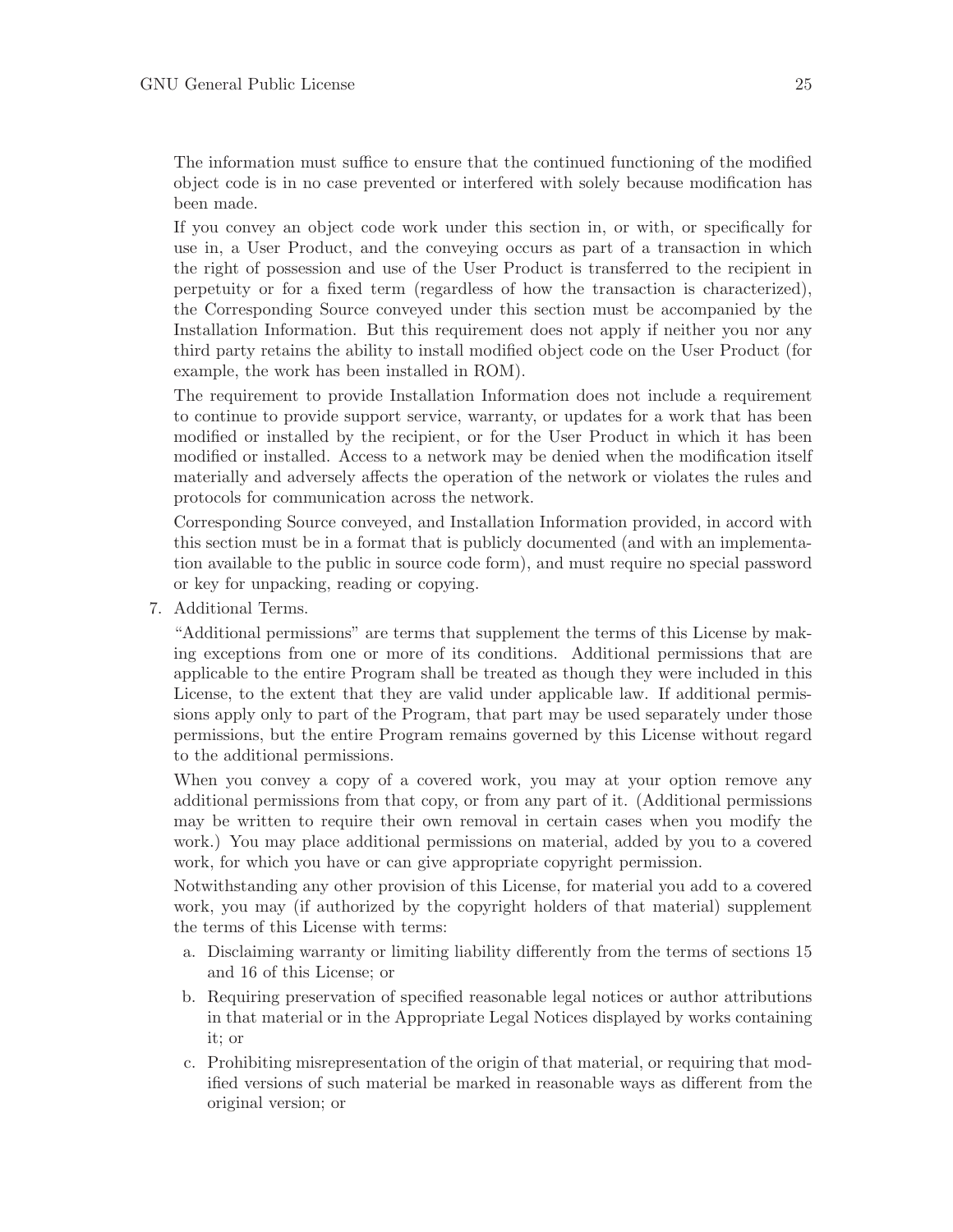- d. Limiting the use for publicity purposes of names of licensors or authors of the material; or
- e. Declining to grant rights under trademark law for use of some trade names, trademarks, or service marks; or
- f. Requiring indemnification of licensors and authors of that material by anyone who conveys the material (or modified versions of it) with contractual assumptions of liability to the recipient, for any liability that these contractual assumptions directly impose on those licensors and authors.

All other non-permissive additional terms are considered "further restrictions" within the meaning of section 10. If the Program as you received it, or any part of it, contains a notice stating that it is governed by this License along with a term that is a further restriction, you may remove that term. If a license document contains a further restriction but permits relicensing or conveying under this License, you may add to a covered work material governed by the terms of that license document, provided that the further restriction does not survive such relicensing or conveying.

If you add terms to a covered work in accord with this section, you must place, in the relevant source files, a statement of the additional terms that apply to those files, or a notice indicating where to find the applicable terms.

Additional terms, permissive or non-permissive, may be stated in the form of a separately written license, or stated as exceptions; the above requirements apply either way.

8. Termination.

You may not propagate or modify a covered work except as expressly provided under this License. Any attempt otherwise to propagate or modify it is void, and will automatically terminate your rights under this License (including any patent licenses granted under the third paragraph of section 11).

However, if you cease all violation of this License, then your license from a particular copyright holder is reinstated (a) provisionally, unless and until the copyright holder explicitly and finally terminates your license, and (b) permanently, if the copyright holder fails to notify you of the violation by some reasonable means prior to 60 days after the cessation.

Moreover, your license from a particular copyright holder is reinstated permanently if the copyright holder notifies you of the violation by some reasonable means, this is the first time you have received notice of violation of this License (for any work) from that copyright holder, and you cure the violation prior to 30 days after your receipt of the notice.

Termination of your rights under this section does not terminate the licenses of parties who have received copies or rights from you under this License. If your rights have been terminated and not permanently reinstated, you do not qualify to receive new licenses for the same material under section 10.

9. Acceptance Not Required for Having Copies.

You are not required to accept this License in order to receive or run a copy of the Program. Ancillary propagation of a covered work occurring solely as a consequence of using peer-to-peer transmission to receive a copy likewise does not require acceptance.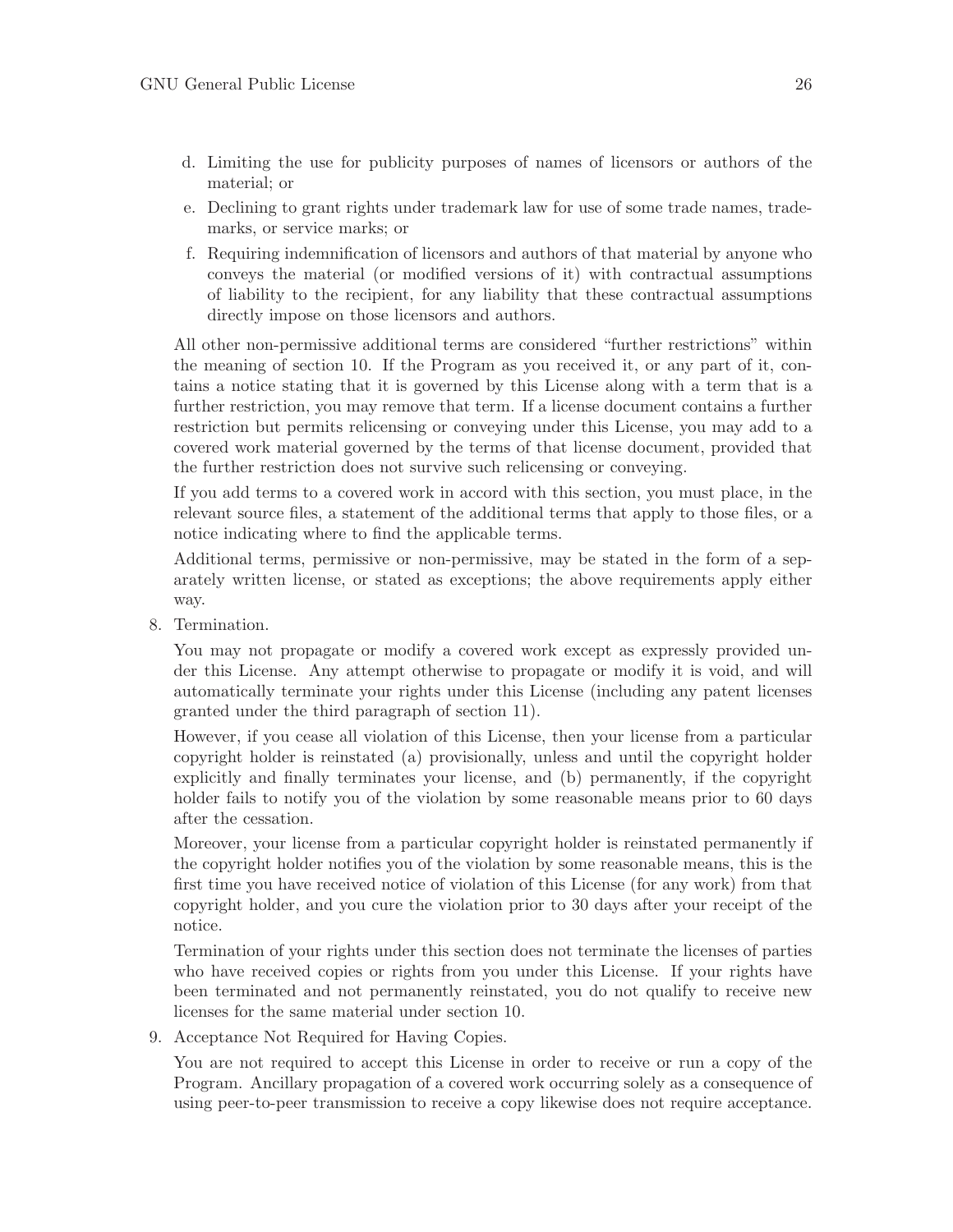However, nothing other than this License grants you permission to propagate or modify any covered work. These actions infringe copyright if you do not accept this License. Therefore, by modifying or propagating a covered work, you indicate your acceptance of this License to do so.

10. Automatic Licensing of Downstream Recipients.

Each time you convey a covered work, the recipient automatically receives a license from the original licensors, to run, modify and propagate that work, subject to this License. You are not responsible for enforcing compliance by third parties with this License.

An "entity transaction" is a transaction transferring control of an organization, or substantially all assets of one, or subdividing an organization, or merging organizations. If propagation of a covered work results from an entity transaction, each party to that transaction who receives a copy of the work also receives whatever licenses to the work the party's predecessor in interest had or could give under the previous paragraph, plus a right to possession of the Corresponding Source of the work from the predecessor in interest, if the predecessor has it or can get it with reasonable efforts.

You may not impose any further restrictions on the exercise of the rights granted or affirmed under this License. For example, you may not impose a license fee, royalty, or other charge for exercise of rights granted under this License, and you may not initiate litigation (including a cross-claim or counterclaim in a lawsuit) alleging that any patent claim is infringed by making, using, selling, offering for sale, or importing the Program or any portion of it.

11. Patents.

A "contributor" is a copyright holder who authorizes use under this License of the Program or a work on which the Program is based. The work thus licensed is called the contributor's "contributor version".

A contributor's "essential patent claims" are all patent claims owned or controlled by the contributor, whether already acquired or hereafter acquired, that would be infringed by some manner, permitted by this License, of making, using, or selling its contributor version, but do not include claims that would be infringed only as a consequence of further modification of the contributor version. For purposes of this definition, "control" includes the right to grant patent sublicenses in a manner consistent with the requirements of this License.

Each contributor grants you a non-exclusive, worldwide, royalty-free patent license under the contributor's essential patent claims, to make, use, sell, offer for sale, import and otherwise run, modify and propagate the contents of its contributor version.

In the following three paragraphs, a "patent license" is any express agreement or commitment, however denominated, not to enforce a patent (such as an express permission to practice a patent or covenant not to sue for patent infringement). To "grant" such a patent license to a party means to make such an agreement or commitment not to enforce a patent against the party.

If you convey a covered work, knowingly relying on a patent license, and the Corresponding Source of the work is not available for anyone to copy, free of charge and under the terms of this License, through a publicly available network server or other readily accessible means, then you must either (1) cause the Corresponding Source to be so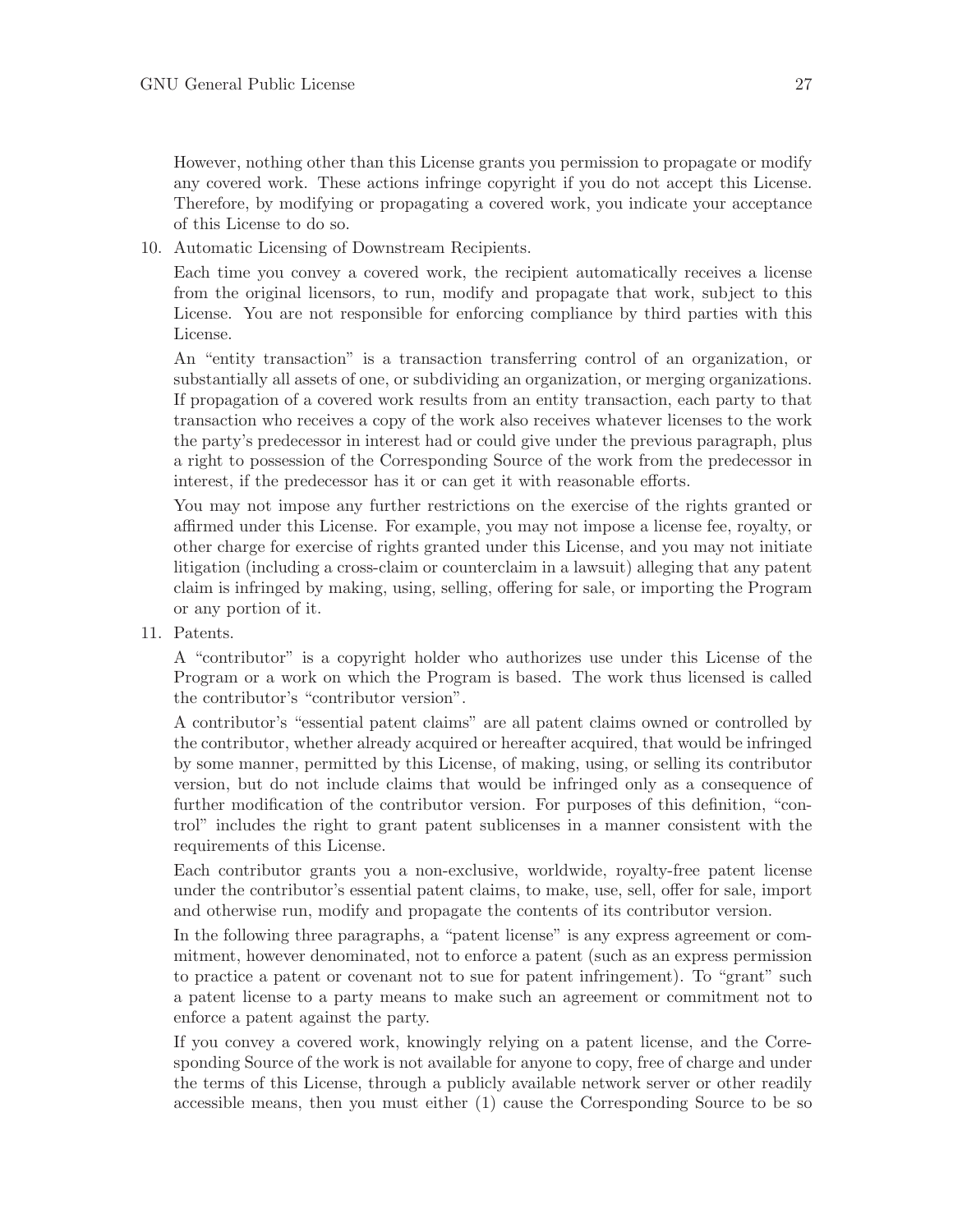available, or (2) arrange to deprive yourself of the benefit of the patent license for this particular work, or (3) arrange, in a manner consistent with the requirements of this License, to extend the patent license to downstream recipients. "Knowingly relying" means you have actual knowledge that, but for the patent license, your conveying the covered work in a country, or your recipient's use of the covered work in a country, would infringe one or more identifiable patents in that country that you have reason to believe are valid.

If, pursuant to or in connection with a single transaction or arrangement, you convey, or propagate by procuring conveyance of, a covered work, and grant a patent license to some of the parties receiving the covered work authorizing them to use, propagate, modify or convey a specific copy of the covered work, then the patent license you grant is automatically extended to all recipients of the covered work and works based on it.

A patent license is "discriminatory" if it does not include within the scope of its coverage, prohibits the exercise of, or is conditioned on the non-exercise of one or more of the rights that are specifically granted under this License. You may not convey a covered work if you are a party to an arrangement with a third party that is in the business of distributing software, under which you make payment to the third party based on the extent of your activity of conveying the work, and under which the third party grants, to any of the parties who would receive the covered work from you, a discriminatory patent license (a) in connection with copies of the covered work conveyed by you (or copies made from those copies), or (b) primarily for and in connection with specific products or compilations that contain the covered work, unless you entered into that arrangement, or that patent license was granted, prior to 28 March 2007.

Nothing in this License shall be construed as excluding or limiting any implied license or other defenses to infringement that may otherwise be available to you under applicable patent law.

12. No Surrender of Others' Freedom.

If conditions are imposed on you (whether by court order, agreement or otherwise) that contradict the conditions of this License, they do not excuse you from the conditions of this License. If you cannot convey a covered work so as to satisfy simultaneously your obligations under this License and any other pertinent obligations, then as a consequence you may not convey it at all. For example, if you agree to terms that obligate you to collect a royalty for further conveying from those to whom you convey the Program, the only way you could satisfy both those terms and this License would be to refrain entirely from conveying the Program.

13. Use with the GNU Affero General Public License.

Notwithstanding any other provision of this License, you have permission to link or combine any covered work with a work licensed under version 3 of the GNU Affero General Public License into a single combined work, and to convey the resulting work. The terms of this License will continue to apply to the part which is the covered work, but the special requirements of the GNU Affero General Public License, section 13, concerning interaction through a network will apply to the combination as such.

14. Revised Versions of this License.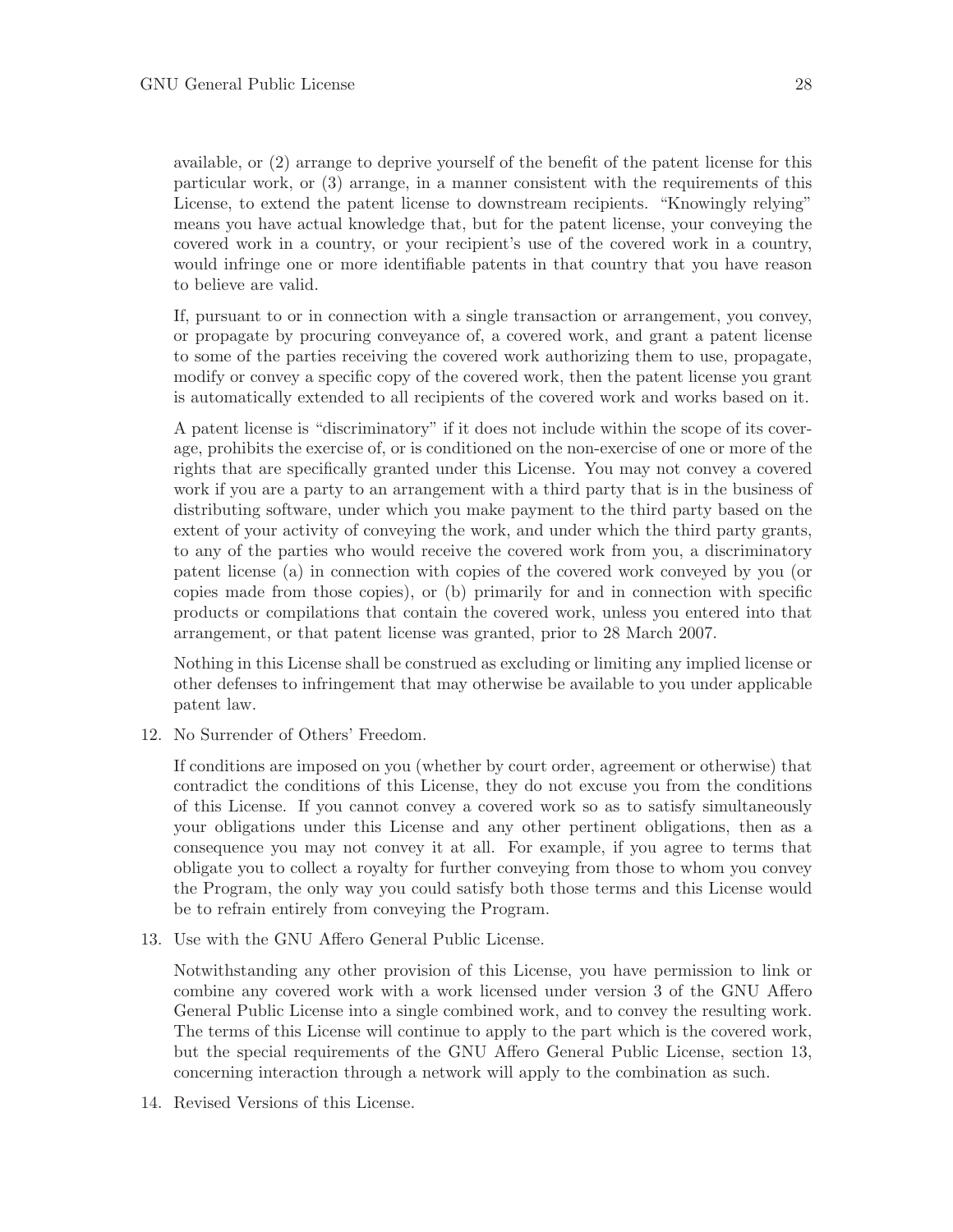The Free Software Foundation may publish revised and/or new versions of the GNU General Public License from time to time. Such new versions will be similar in spirit to the present version, but may differ in detail to address new problems or concerns.

Each version is given a distinguishing version number. If the Program specifies that a certain numbered version of the GNU General Public License "or any later version" applies to it, you have the option of following the terms and conditions either of that numbered version or of any later version published by the Free Software Foundation. If the Program does not specify a version number of the GNU General Public License, you may choose any version ever published by the Free Software Foundation.

If the Program specifies that a proxy can decide which future versions of the GNU General Public License can be used, that proxy's public statement of acceptance of a version permanently authorizes you to choose that version for the Program.

Later license versions may give you additional or different permissions. However, no additional obligations are imposed on any author or copyright holder as a result of your choosing to follow a later version.

15. Disclaimer of Warranty.

THERE IS NO WARRANTY FOR THE PROGRAM, TO THE EXTENT PER-MITTED BY APPLICABLE LAW. EXCEPT WHEN OTHERWISE STATED IN WRITING THE COPYRIGHT HOLDERS AND/OR OTHER PARTIES PROVIDE THE PROGRAM "AS IS" WITHOUT WARRANTY OF ANY KIND, EITHER EX-PRESSED OR IMPLIED, INCLUDING, BUT NOT LIMITED TO, THE IMPLIED WARRANTIES OF MERCHANTABILITY AND FITNESS FOR A PARTICULAR PURPOSE. THE ENTIRE RISK AS TO THE QUALITY AND PERFORMANCE OF THE PROGRAM IS WITH YOU. SHOULD THE PROGRAM PROVE DEFEC-TIVE, YOU ASSUME THE COST OF ALL NECESSARY SERVICING, REPAIR OR CORRECTION.

16. Limitation of Liability.

IN NO EVENT UNLESS REQUIRED BY APPLICABLE LAW OR AGREED TO IN WRITING WILL ANY COPYRIGHT HOLDER, OR ANY OTHER PARTY WHO MODIFIES AND/OR CONVEYS THE PROGRAM AS PERMITTED ABOVE, BE LIABLE TO YOU FOR DAMAGES, INCLUDING ANY GENERAL, SPECIAL, IN-CIDENTAL OR CONSEQUENTIAL DAMAGES ARISING OUT OF THE USE OR INABILITY TO USE THE PROGRAM (INCLUDING BUT NOT LIMITED TO LOSS OF DATA OR DATA BEING RENDERED INACCURATE OR LOSSES SUS-TAINED BY YOU OR THIRD PARTIES OR A FAILURE OF THE PROGRAM TO OPERATE WITH ANY OTHER PROGRAMS), EVEN IF SUCH HOLDER OR OTHER PARTY HAS BEEN ADVISED OF THE POSSIBILITY OF SUCH DAM-AGES.

17. Interpretation of Sections 15 and 16.

If the disclaimer of warranty and limitation of liability provided above cannot be given local legal effect according to their terms, reviewing courts shall apply local law that most closely approximates an absolute waiver of all civil liability in connection with the Program, unless a warranty or assumption of liability accompanies a copy of the Program in return for a fee.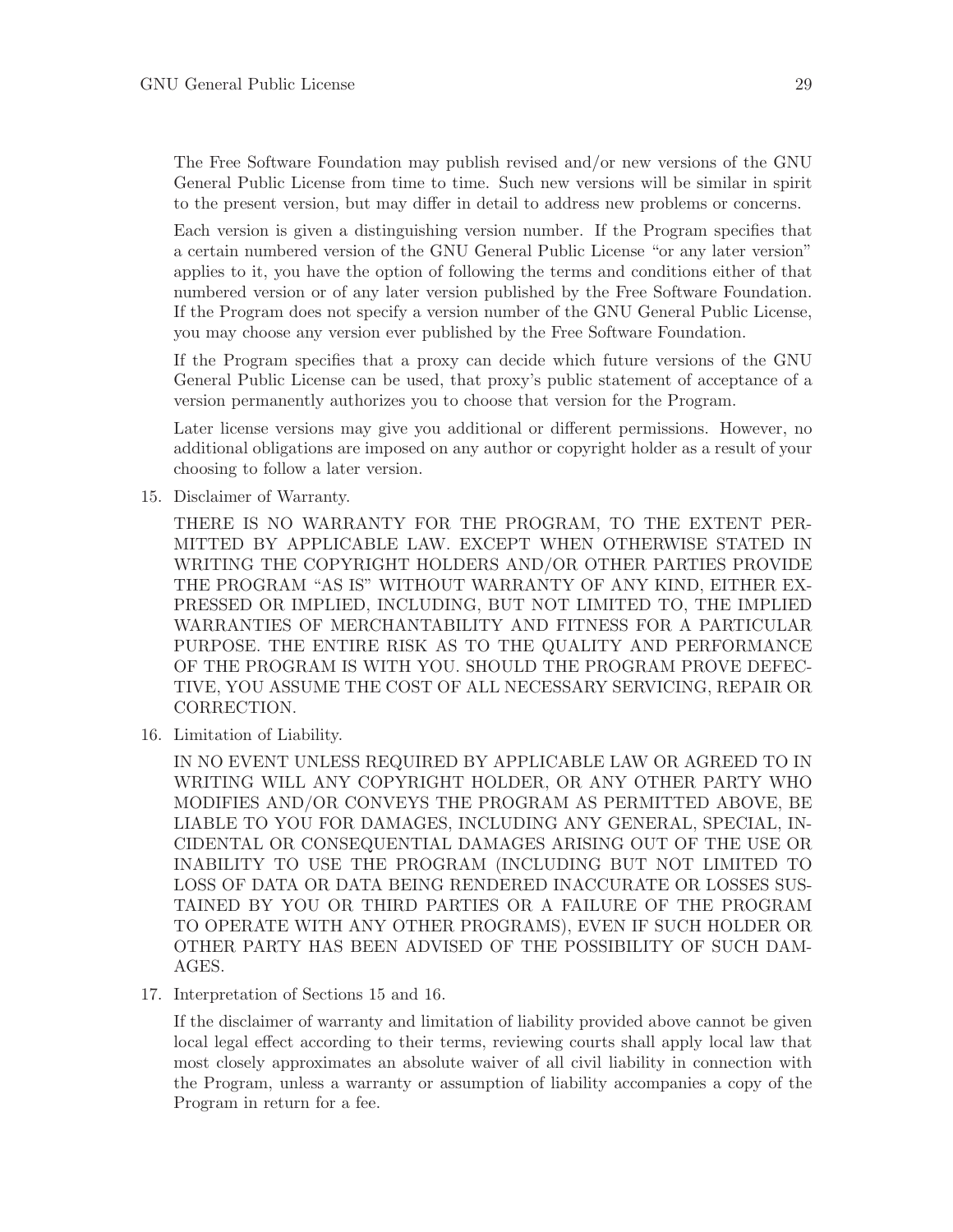## <span id="page-36-0"></span>END OF TERMS AND CONDITIONS

## How to Apply These Terms to Your New Programs

If you develop a new program, and you want it to be of the greatest possible use to the public, the best way to achieve this is to make it free software which everyone can redistribute and change under these terms.

To do so, attach the following notices to the program. It is safest to attach them to the start of each source file to most effectively state the exclusion of warranty; and each file should have at least the "copyright" line and a pointer to where the full notice is found.

one line to give the program's name and a brief idea of what it does. Copyright (C) year name of author

This program is free software: you can redistribute it and/or modify it under the terms of the GNU General Public License as published by the Free Software Foundation, either version 3 of the License, or (at your option) any later version.

This program is distributed in the hope that it will be useful, but WITHOUT ANY WARRANTY; without even the implied warranty of MERCHANTABILITY or FITNESS FOR A PARTICULAR PURPOSE. See the GNU General Public License for more details.

You should have received a copy of the GNU General Public License along with this program. If not, see <http://www.gnu.org/licenses/>.

Also add information on how to contact you by electronic and paper mail.

If the program does terminal interaction, make it output a short notice like this when it starts in an interactive mode:

program Copyright (C) year name of author This program comes with ABSOLUTELY NO WARRANTY; for details type 'show w'. This is free software, and you are welcome to redistribute it under certain conditions; type 'show c' for details.

The hypothetical commands 'show w' and 'show c' should show the appropriate parts of the General Public License. Of course, your program's commands might be different; for a GUI interface, you would use an "about box".

You should also get your employer (if you work as a programmer) or school, if any, to sign a "copyright disclaimer" for the program, if necessary. For more information on this, and how to apply and follow the GNU GPL, see <http://www.gnu.org/licenses/>.

The GNU General Public License does not permit incorporating your program into proprietary programs. If your program is a subroutine library, you may consider it more useful to permit linking proprietary applications with the library. If this is what you want to do, use the GNU Lesser General Public License instead of this License. But first, please read <http://www.gnu.org/philosophy/why-not-lgpl.html>.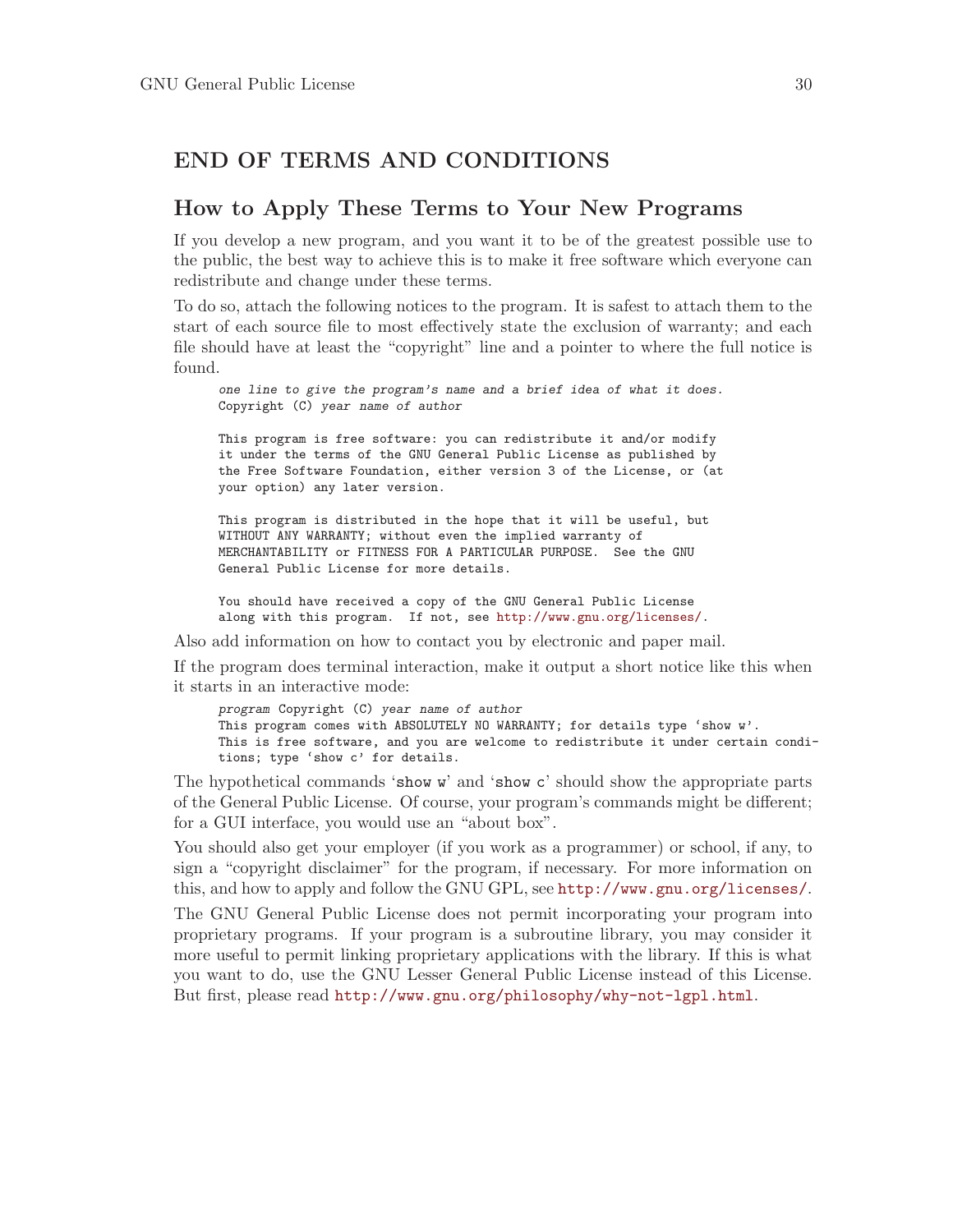# <span id="page-37-0"></span>Concept Index

(Index is nonexistent)